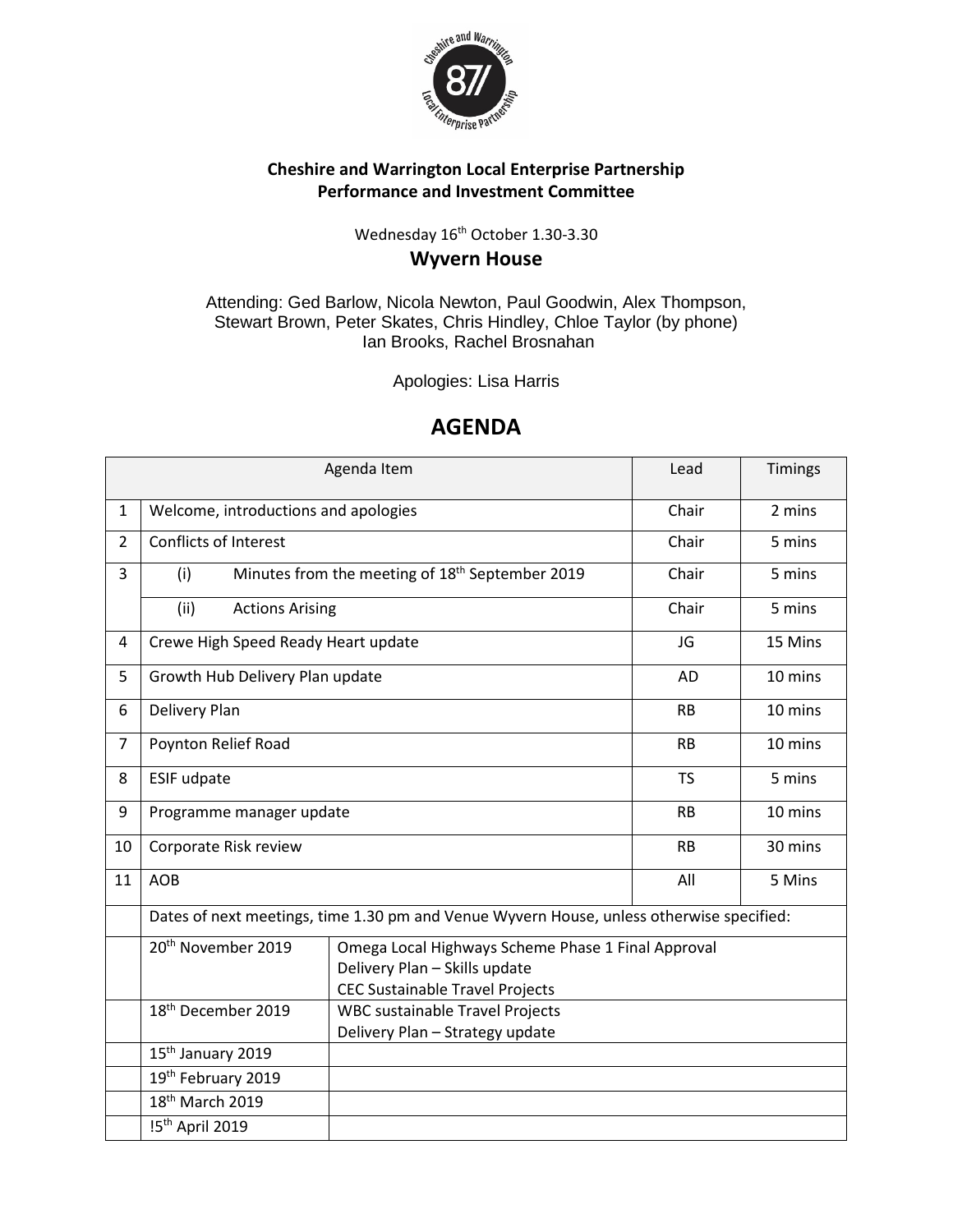

#### **Minutes of the Cheshire and Warrington Local Enterprise Partnership Performance and Investment Committee Meeting held on 18th September 2019 at 1.30**

**In attendance:** Ged Barlow (Chairman), Alex Thompson, Peter Skates, Chloe Taylor, Chris Hindley, Ian Brooks, Rachel Brosnahan.

**Apologies:** Stewart Brown, Lisa Harris, John Downes

| Item           | Item                                                                                                                                                                                                                                                                                                                                                                                                                                                 | To be          | By When |
|----------------|------------------------------------------------------------------------------------------------------------------------------------------------------------------------------------------------------------------------------------------------------------------------------------------------------------------------------------------------------------------------------------------------------------------------------------------------------|----------------|---------|
| No.            |                                                                                                                                                                                                                                                                                                                                                                                                                                                      | Actioned<br>by |         |
| 1.             | Welcome, Introductions and Apologies -                                                                                                                                                                                                                                                                                                                                                                                                               |                |         |
|                | Stewart Brown, Lisa Harris, John Downes                                                                                                                                                                                                                                                                                                                                                                                                              |                |         |
| $\overline{2}$ | <b>Conflicts of Interest</b><br>Conflicts of Interest - Due to the likely number of conflicts of interest<br>expected to arise during the meeting, GB reiterated the Conflicts of Interest<br>Policy. All those with conflicts would be asked to step out of the meeting<br>during the discussion of that item so that the remaining members would be<br>able to discuss the item freely without feeling any pressure by a any<br>member's presence. |                |         |
|                | The following conflicts of Interest were declared:<br>PS and AT declared an interest in the request to vary money between CEC<br>sustainable transport schemes (within Item 8)<br>GB, CT, PS and AT all declared an interest in the Energy Fund (Item 9)<br>CH declared an Interest in the Skills Fund (Item 10)                                                                                                                                     |                |         |
| 3              | Minutes and actions from the last meeting:<br>CH to be changed to CT under item 4.                                                                                                                                                                                                                                                                                                                                                                   |                |         |
|                | The minutes were agreed                                                                                                                                                                                                                                                                                                                                                                                                                              |                |         |
|                | Actions:                                                                                                                                                                                                                                                                                                                                                                                                                                             |                |         |
|                | RB explained that Philip Cox was reviewing committee memberships and a                                                                                                                                                                                                                                                                                                                                                                               |                |         |
|                | new Warrington Representative is expected to be appointed imminently.                                                                                                                                                                                                                                                                                                                                                                                |                |         |
|                | GB emphasised the need for a Warrington Rep and WBC hadn't had<br>anyone representing hem regularly for quite some time.                                                                                                                                                                                                                                                                                                                             |                |         |
|                | No rural committee currently active. The LEP is looking to support the<br>establishment of a new committee.                                                                                                                                                                                                                                                                                                                                          |                |         |
|                | AGM date circulated and promoted.                                                                                                                                                                                                                                                                                                                                                                                                                    |                |         |
|                | A51 offer letter issued in draft. Waiting for finance tables to be completed<br>by CWAC.                                                                                                                                                                                                                                                                                                                                                             |                |         |
| 4              | Delivery Plan - Marketing update: Catherine Walker and Andy Devaney                                                                                                                                                                                                                                                                                                                                                                                  |                |         |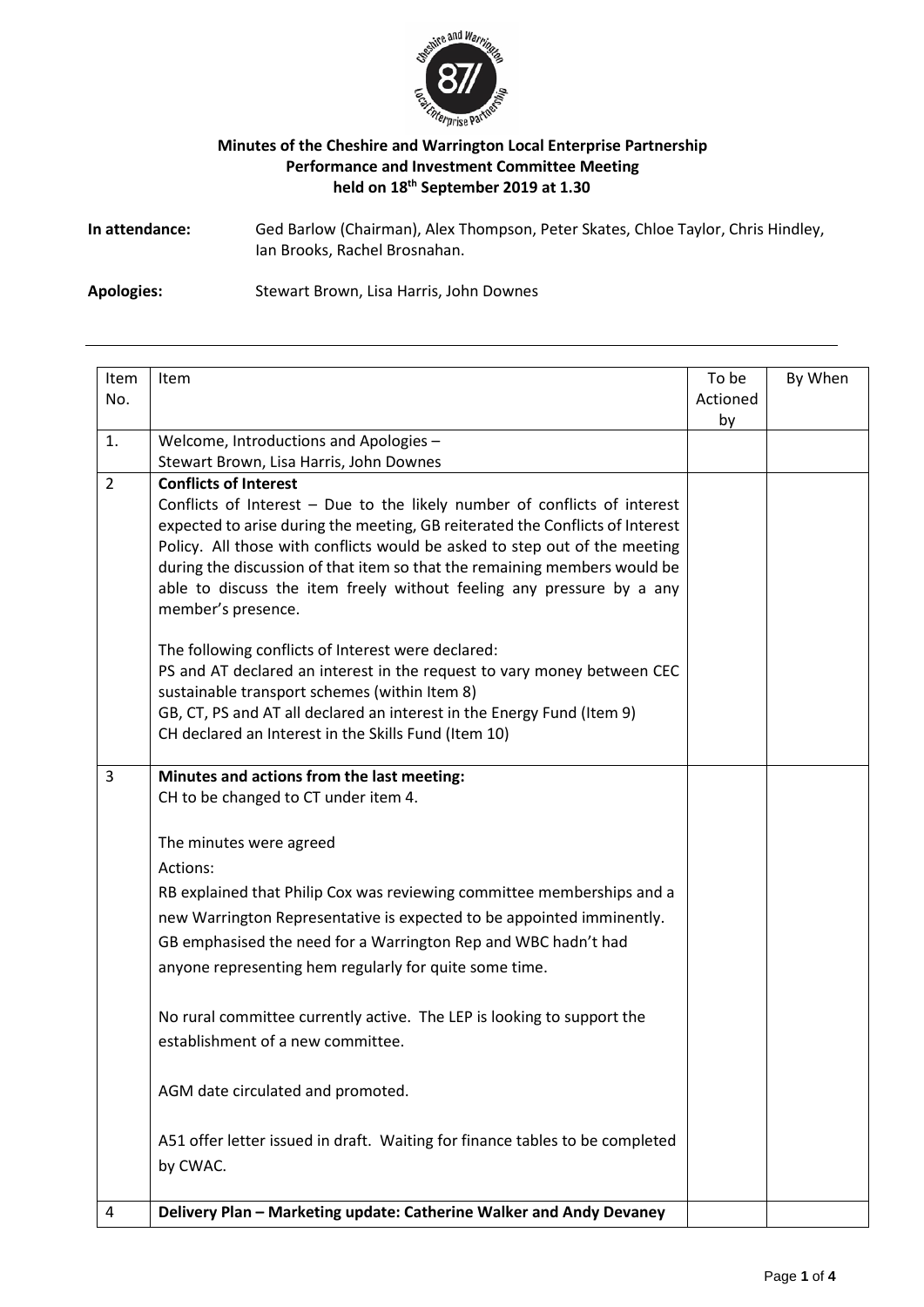|                | CW talked through progress with different areas of marketing activity:                                                |           |           |
|----------------|-----------------------------------------------------------------------------------------------------------------------|-----------|-----------|
|                | Public affairs, business engagement, Place marketing, website                                                         |           |           |
|                | development and brand development.                                                                                    |           |           |
|                | Need for marketing to give the area an identity which is different to the                                             |           |           |
|                | LEP branding.                                                                                                         |           |           |
|                | Looking at developing a family of logos as the EZ, Growth Hub, LEP and                                                |           |           |
|                | Pledge branding all looks very different and isn't identifiable as part of one<br>organisation.                       |           |           |
|                | Investment Strategy needs to support the Local Industrial Strategy. A new                                             |           |           |
|                | member of staff to be appointed will lead on the development of the                                                   |           |           |
|                | investment strategy. The Investment strategy won't be published until                                                 |           |           |
|                | after Brexit.                                                                                                         |           |           |
|                |                                                                                                                       |           |           |
|                | The LEP needs a good understanding of external perceptions of the area in                                             |           |           |
|                | order to be able to shape a marketing strategy.                                                                       |           |           |
|                |                                                                                                                       |           |           |
|                | The website should be redeveloped by the end of q4. It is currently                                                   |           |           |
|                | delayed but looking at creating a website which could then be retrofitted                                             |           |           |
|                | with the new branding in due course.                                                                                  |           |           |
|                |                                                                                                                       |           |           |
|                | GB queried whether an off the shelf website package could be used and an                                              | <b>RB</b> | End of    |
|                | intern used to populate. RB to follow up with CW.                                                                     |           | September |
|                |                                                                                                                       |           |           |
| 5              | <b>Delivery Plan Update</b>                                                                                           |           |           |
|                |                                                                                                                       |           |           |
|                | RB ran through the delivery plan update.                                                                              |           |           |
|                | CRM system development to be recategorized as Red                                                                     |           |           |
|                | Work on the Crewe Hub EZ business case is substantially developed but on<br>hold until the review of HS2 is complete. |           |           |
|                | Business growth Hub outputs to be reviewed and possibly reprofiled.                                                   | KH        | October   |
|                |                                                                                                                       |           |           |
| 6              | <b>ESIF Update</b>                                                                                                    |           |           |
|                |                                                                                                                       |           |           |
|                | £13.4m of funding to be committed. Small opportunity for applicants to                                                |           |           |
|                | the LGF Energy Fund to make an ERDF application.                                                                      |           |           |
|                |                                                                                                                       |           |           |
|                | Applications expected for funding from all four priorities. After current call                                        |           |           |
|                | any remaining funds will be transferred into a central Reserve Fund.                                                  |           |           |
| $\overline{7}$ | <b>Mid year Review</b>                                                                                                |           |           |
|                | Mid year review meeting held on the 16 <sup>th</sup> September. RB reported it was a                                  |           |           |
|                | positive meeting. BEIS congratulated the LEP on the wider LEP network                                                 |           |           |
|                | work that has been done, with for instance the NP11 and on the LEP                                                    |           |           |
|                | meeting profile for the last two years and exceeding profile last year,                                               |           |           |
|                | helping to spend the money carried forward from 15/16.                                                                |           |           |
|                |                                                                                                                       |           |           |
|                | They are keen to see progress made with the junior board and that the LEP                                             |           |           |
|                | chair is replaced in a timely manner to ensure a smooth handover.                                                     |           |           |
|                |                                                                                                                       |           |           |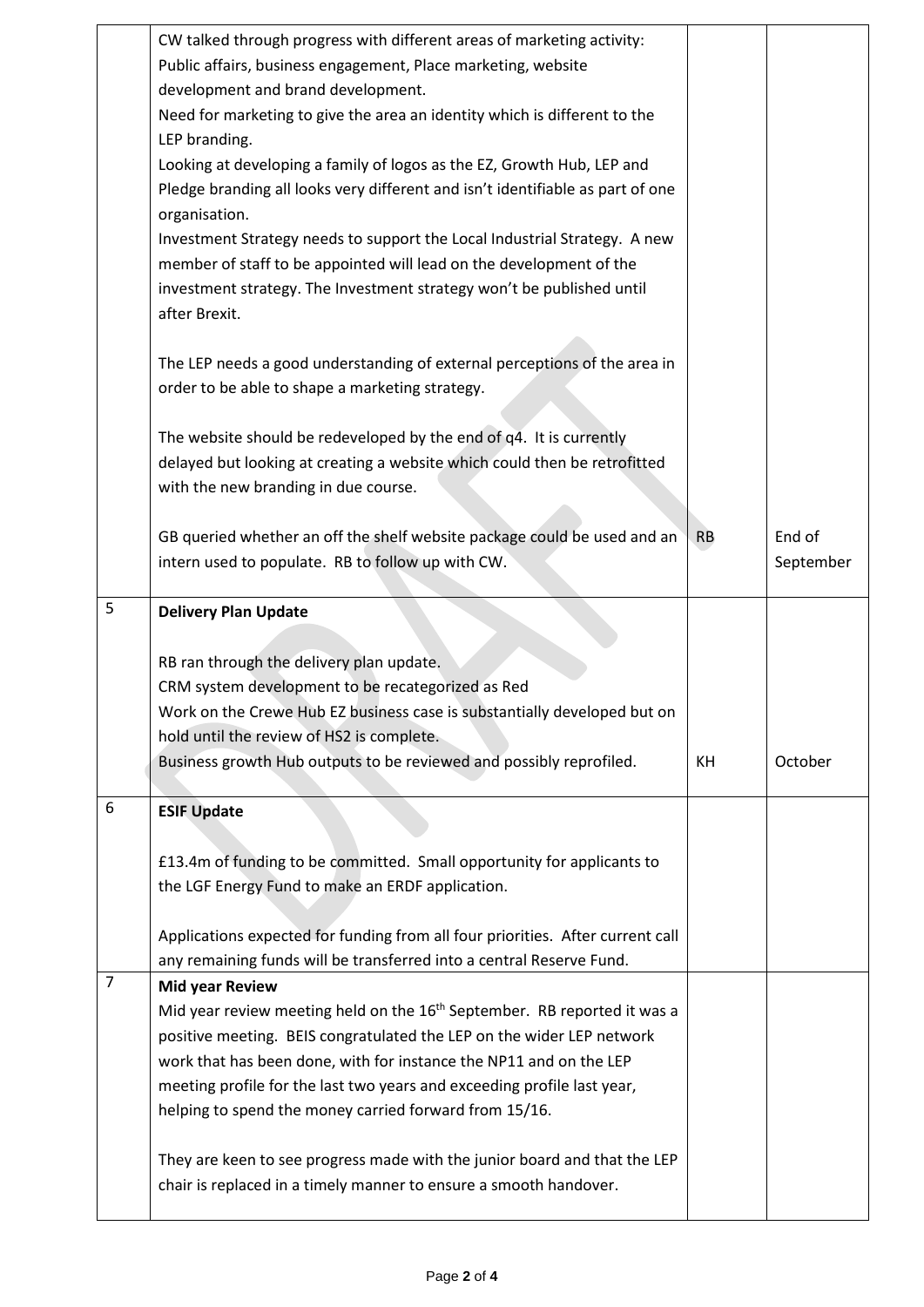|   | Discussion about the LEP's role and involvement with the ESIF funds.                                                                          |           |      |
|---|-----------------------------------------------------------------------------------------------------------------------------------------------|-----------|------|
|   | Meeting to be held with the Growth Delivery Team.                                                                                             |           |      |
| 8 | <b>Programme Manage Update</b>                                                                                                                |           |      |
|   | RB ran through the Programme manager update.                                                                                                  |           |      |
|   |                                                                                                                                               |           |      |
|   | Moving money between project mean that £12-14m should be spent by                                                                             |           |      |
|   | the end of Q2 putting the LEP on profile and in a strong position to go to                                                                    |           |      |
|   | the annual conversation meeting in December.                                                                                                  |           |      |
|   |                                                                                                                                               |           |      |
|   | Still significant slippage on some projects. £740k on just two projects since                                                                 |           |      |
|   | April. RB emphasised the need for profiles to be realistic not optimistic as                                                                  |           |      |
|   | it was getting increasingly difficult to manage the variations as the                                                                         |           |      |
|   | programme moved towards the end.                                                                                                              |           |      |
|   |                                                                                                                                               |           |      |
|   | Across all three authorities progress with the sustainable travel schemes<br>has been disappointing. All three authorities have been asked to |           |      |
|   | accelerate progress with their schemes as the funding is at risk of being                                                                     |           |      |
|   | lost.                                                                                                                                         |           |      |
|   |                                                                                                                                               |           |      |
|   | Committee agreed that funding between the CEC schemes could be varied,                                                                        |           |      |
|   | which will see LGF being used to 100% fund the Wilmslow scheme and the                                                                        |           |      |
|   | CEC contribution being transferred to the Crewe Scheme as this scheme is                                                                      |           |      |
|   | likely to be delayed due a need to Compulsory Purchase a small plot of                                                                        |           |      |
|   | land.                                                                                                                                         |           |      |
|   |                                                                                                                                               |           |      |
|   | Warrington West Station is complete and the timetable has been                                                                                |           |      |
|   | confirmed which will see two trains run per house but can't open until                                                                        |           |      |
|   | December when the timetable will change.                                                                                                      |           |      |
|   |                                                                                                                                               |           |      |
|   | PS confirmed that good progress is being made with the Crewe High Speed                                                                       |           |      |
|   | Ready Heart scheme which will be made public in coming weeks.                                                                                 |           |      |
| 9 | <b>Energy Fund Call</b>                                                                                                                       |           |      |
|   | RB gave a brief overview: 15 applications worth £9.1m received, so fund                                                                       |           |      |
|   | significantly oversubscribed. Business cases for shortlisted projects to be                                                                   |           |      |
|   | submitted by 24 <sup>th</sup> November and considered by P&I on the 14 <sup>th</sup> November.                                                |           |      |
|   |                                                                                                                                               |           |      |
|   | It was agreed that the timetable for submission of business cases was                                                                         |           |      |
|   | realistic and that there should be no exceptions. Funding should then be                                                                      |           |      |
|   | provisionally allocated to the next project on the list if business cases are                                                                 |           |      |
|   | not received on time.                                                                                                                         |           |      |
|   |                                                                                                                                               |           |      |
|   | GB, CT, PS and AT all left the room due to conflicts of interest.                                                                             |           |      |
|   |                                                                                                                                               |           |      |
|   | The recommendations were agreed with the exception that there should<br>be two reserve projects invited to submit business cases.             |           |      |
|   |                                                                                                                                               |           |      |
|   | RB to write to all bidders.                                                                                                                   | <b>RB</b> | 25/9 |
|   |                                                                                                                                               |           |      |
|   |                                                                                                                                               |           |      |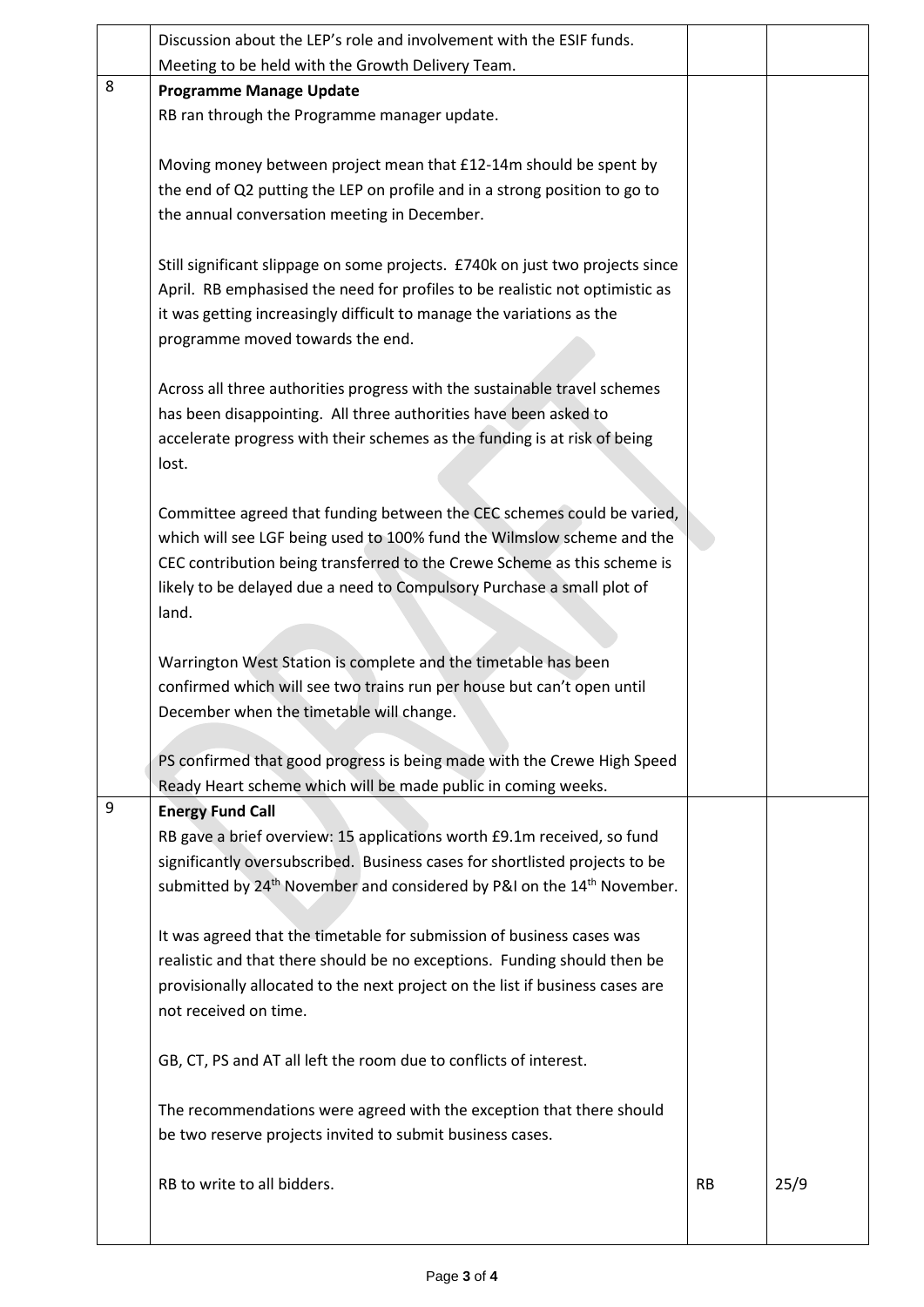| 10 | <b>Skills Bid</b>                                                             |  |
|----|-------------------------------------------------------------------------------|--|
|    | RB gave a brief overview: 7 bids received for the £20k call, 1 for the up to  |  |
|    | £250k and 5 for the £500k-£1m call.                                           |  |
|    |                                                                               |  |
|    | The applications were of a very mixed quality so it was difficult to say      |  |
|    | exactly how much LGF had been requested, but it is thought to be about        |  |
|    | £5.4m.                                                                        |  |
|    |                                                                               |  |
|    | CH left the room due to a conflict of interest.                               |  |
|    |                                                                               |  |
|    | The committee approved the recommendations and recommended that               |  |
|    | the bids not currently recommended for support should be worked up if         |  |
|    | possible. The committee further recommended there shouldn't be a new          |  |
|    | call as a consultation exercise was carried out prior to the call process but |  |
|    | rather we should look at how any unallocated funding could be spent           |  |
|    | across the programme.                                                         |  |
|    |                                                                               |  |
|    | Committee approved that the £25k for the Chef's whites Academy could          |  |
|    | come out of the £5m skills allocation.                                        |  |
| 11 | <b>AOB</b>                                                                    |  |
|    |                                                                               |  |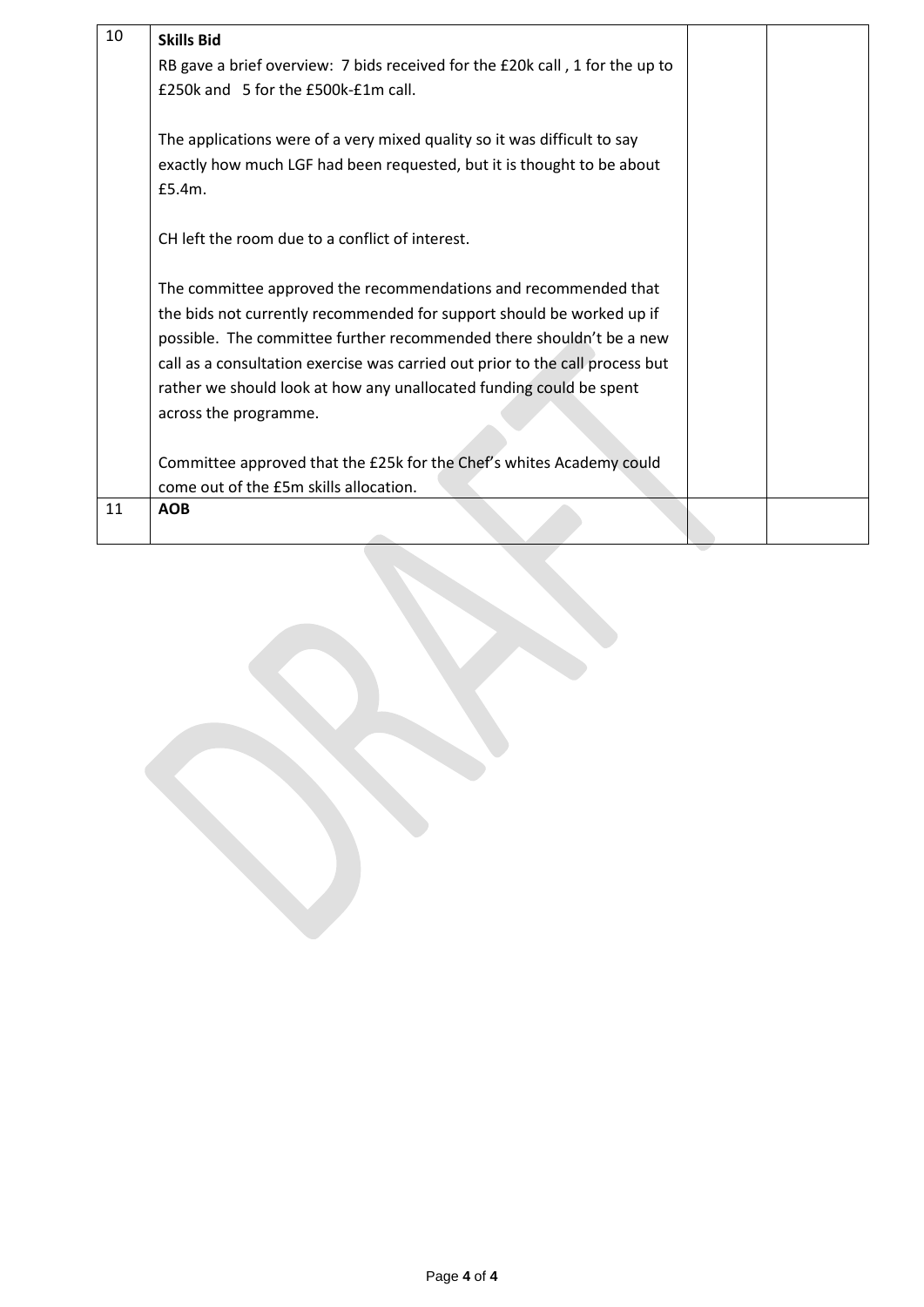# **Delivery Plan key action monitoring**

| <b>Skills</b>                                                                                                                                                                                                                                                                                                                                                                                                                |                | Rag Rating | latest Position                                                                                                                                                                                                                                                                            |
|------------------------------------------------------------------------------------------------------------------------------------------------------------------------------------------------------------------------------------------------------------------------------------------------------------------------------------------------------------------------------------------------------------------------------|----------------|------------|--------------------------------------------------------------------------------------------------------------------------------------------------------------------------------------------------------------------------------------------------------------------------------------------|
| 1. Establish a Virtual Institute of Technology (subject to funding agreement)                                                                                                                                                                                                                                                                                                                                                | Q <sub>3</sub> |            | DWP funding now approved in principle.<br>Waiting for contract.                                                                                                                                                                                                                            |
| 2. Evolve the Employers' Skills and Education Board so that it takes on the<br>additional functionalities of a Skills Advisory Panel (including Local Authority<br>representation) that works with local training and education providers to<br>deliver the Skills and Education Plan priorities and to ensure training and<br>education reflects the needs of employers in Cheshire and Warrington and the<br>wider economy | Q <sub>3</sub> |            | First meeting of new E&S board held in<br>September                                                                                                                                                                                                                                        |
| 3. As a Digital Skills Partnership, ensure that digital skills are a key priority as<br>the skills and education priorities of the Employers' Skills and Education Board<br>(the Pledge network and the Virtual Institute of Technology) are delivered.<br>Recruit a Digital Skills Co-ordinator                                                                                                                             | Q1             |            | Digital skills coordinator appointed and now in<br>post. Already benefitting from national<br>programmes being offered into C&W as a result<br>of digital skills partnership. Working with<br>colleges to develop C&W bid to NESTA to<br>support digitalisation of education and training. |
| 4. Agree priority investments to invest £5m of Skills Capital funding                                                                                                                                                                                                                                                                                                                                                        | Q <sub>2</sub> |            | A number of projects approved by E&S and P&I.<br>Board approval to be sought 16/10. Further<br>work being done on remianing bids. May have<br>funding still to allocate/                                                                                                                   |
| 5. Develop and implement a skills and education stakeholder engagement plan Q3                                                                                                                                                                                                                                                                                                                                               |                |            | In progress                                                                                                                                                                                                                                                                                |
| 6. Recruit Pledge Facilitators to establish and support 10 local Pledge<br>Partnership Boards                                                                                                                                                                                                                                                                                                                                | Q <sub>4</sub> |            | 13 staff now employed                                                                                                                                                                                                                                                                      |
| 7. The Skills and Education priorities to be reviewed and evaluated and a<br>Future Strategy for Skills developed from it.                                                                                                                                                                                                                                                                                                   | Q <sub>4</sub> |            | ongoing                                                                                                                                                                                                                                                                                    |
|                                                                                                                                                                                                                                                                                                                                                                                                                              |                |            |                                                                                                                                                                                                                                                                                            |
| <b>Strategy</b>                                                                                                                                                                                                                                                                                                                                                                                                              |                |            |                                                                                                                                                                                                                                                                                            |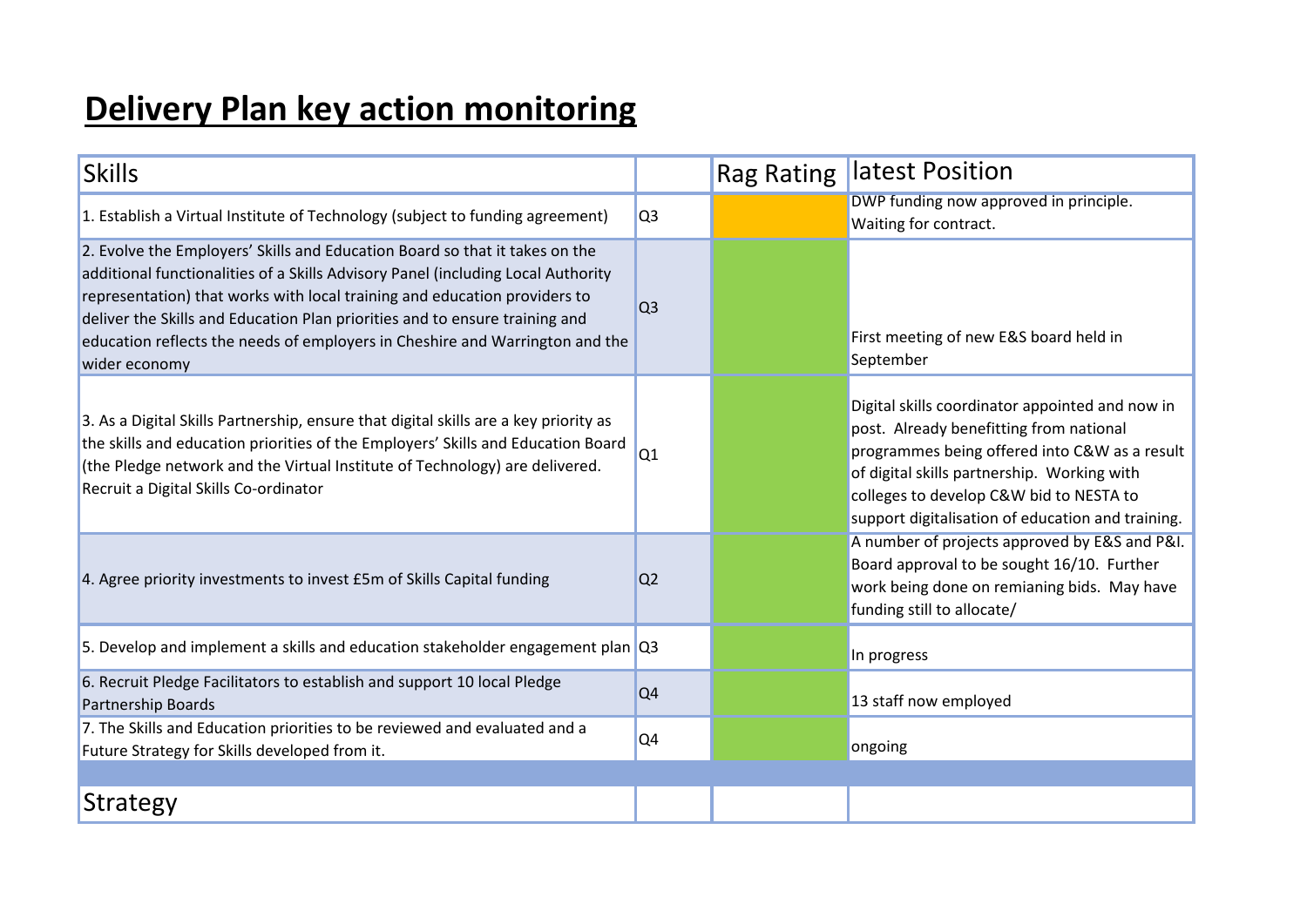| 1. Develop and publish the Local Industrial Strategy (LIS) for Cheshire & $_{\text{Q3}}$<br>Warrington                                                  |                | Work on developing individual workstream<br>position papers is progressing well. Engagement<br>activity concluded. Following initial face-to-face<br>discussions with Goverment work is now<br>progresing to draft the LIS document, although<br>there is uncertainty at this time as to when it<br>may be published (unlikely to be until after<br>Brexit). |
|---------------------------------------------------------------------------------------------------------------------------------------------------------|----------------|--------------------------------------------------------------------------------------------------------------------------------------------------------------------------------------------------------------------------------------------------------------------------------------------------------------------------------------------------------------|
| 2. Develop and publish a delivery and investment plan for the LIS. Delivery of $\vert_{Q4}$<br>early projects to commence in Q3                         |                | Initial work underway in conjunction with the<br>Director of Transport & Investment. Will only go<br>ahead if the LIS is published.                                                                                                                                                                                                                          |
| 3. Complete the development and publication of a Digital Strategy, including $a$ Q1 & Q3<br>Digital Infrastructure Plan                                 |                | Digital Strategy Complete. work on the digital<br>infrastructure plan is behind the original<br>schedule and is now commencing in October<br>2019.                                                                                                                                                                                                           |
| 4. Complete the development and publication of the LEP's Science and $_{Q1}$<br>Innovation Strategy and Delivery Plan.                                  |                | Delayed. Near final draft now received and on<br>target for publication at the end of October                                                                                                                                                                                                                                                                |
| 5. Develop a strategic partnership with Homes England and the LAs to deliver<br>our Housing Strategy in conjunction with the Sub Regional Leaders Board | Q <sub>4</sub> | Underway. Sub Regional Housing Board has<br>been established, supported by the LEP, and<br>Chaired by the CEO of Warrington BC. Need to<br>contniue to monitor to keep momentum. Initial<br>meeting held at the start of October 2019.                                                                                                                       |
|                                                                                                                                                         |                |                                                                                                                                                                                                                                                                                                                                                              |
| <b>Business Development</b>                                                                                                                             |                |                                                                                                                                                                                                                                                                                                                                                              |
| 1. Specific Outputs to be achieved by end of 2019/20:                                                                                                   |                | Funding oif £1.5m for additional support has<br>been offered by BEIS. All the outputs below<br>are to be reviewed and updated by the end of<br>October.                                                                                                                                                                                                      |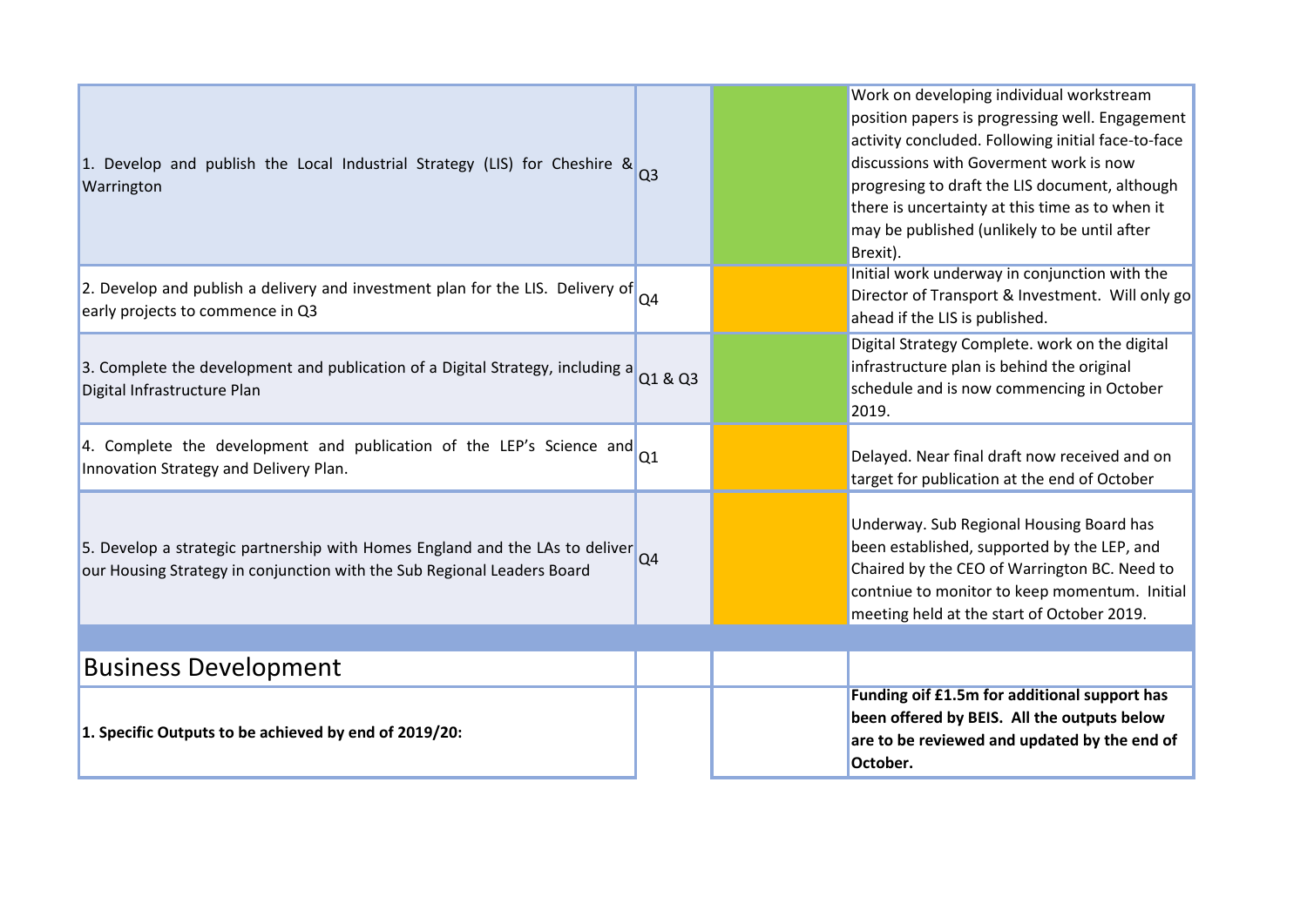1,350 Enquiries from individuals and businesses require support to start up and with growth (150 businesses are scale-ups with the aspiration and potential to deliver significant turnover growth over the next 3 year period of at least 50%):

 $\cdot$  450 businesses and individuals supported – low intensity support (circa 1 hour support)

• 800 businesses – medium intensity support (Information Diagnostic and Brokerage)

Q4

• 100 businesses – high intensity support (Over 12 hours)

660 Businesses being signposted and referred to a business support programme/s

330 of the referrals made successfully progressing onto a business support programme/s

2. Establish the Business Growth Committee to oversee the Growth & Skills Hub Complete.<br>Hub Cash and Cash and Cash and Cash and Cash and Cash and Cash and Cash and Cash and Cash and Cash and Cash an<br>Cash and Cash and Cash and Cash and Cash and Cash and Cash and Cash and Cash and Cash and Cash an

| Ongoing with enquires and support set to    |
|---------------------------------------------|
| increase throughout the year Increased      |
| numbers will be engaged through             |
| redevelopment of website and implementation |
| of ESF skills programme.                    |
| Ongoing with enquires and support set to    |
| increase throughout the year Increased      |
| numbers will be engaged through             |
| redevelopment of website and implementation |
| of ESF skills programme.                    |
| Ongoing with enquires and support set to    |
| increase throughout the year Increased      |
| numbers will be engaged through             |
| redevelopment of website and implementation |
| of ESF skills programme.                    |
| Ongoing with enquires and support set to    |
| increase throughout the year Increased      |
| numbers will be engaged through             |
| redevelopment of website and implementation |
| of ESF skills programme.                    |
| Ongoing with enquires and support set to    |
| increase throughout the year Increased      |
| numbers will be engaged through             |
| redevelopment of website and implementation |
| of ESF skills programme.                    |
| Ongoing with enquires and support set to    |
| increase throughout the year Increased      |
| numbers will be engaged through             |
| redevelopment of website and implementation |
| of ESF skills programme.                    |
|                                             |
| 00 Now complate                             |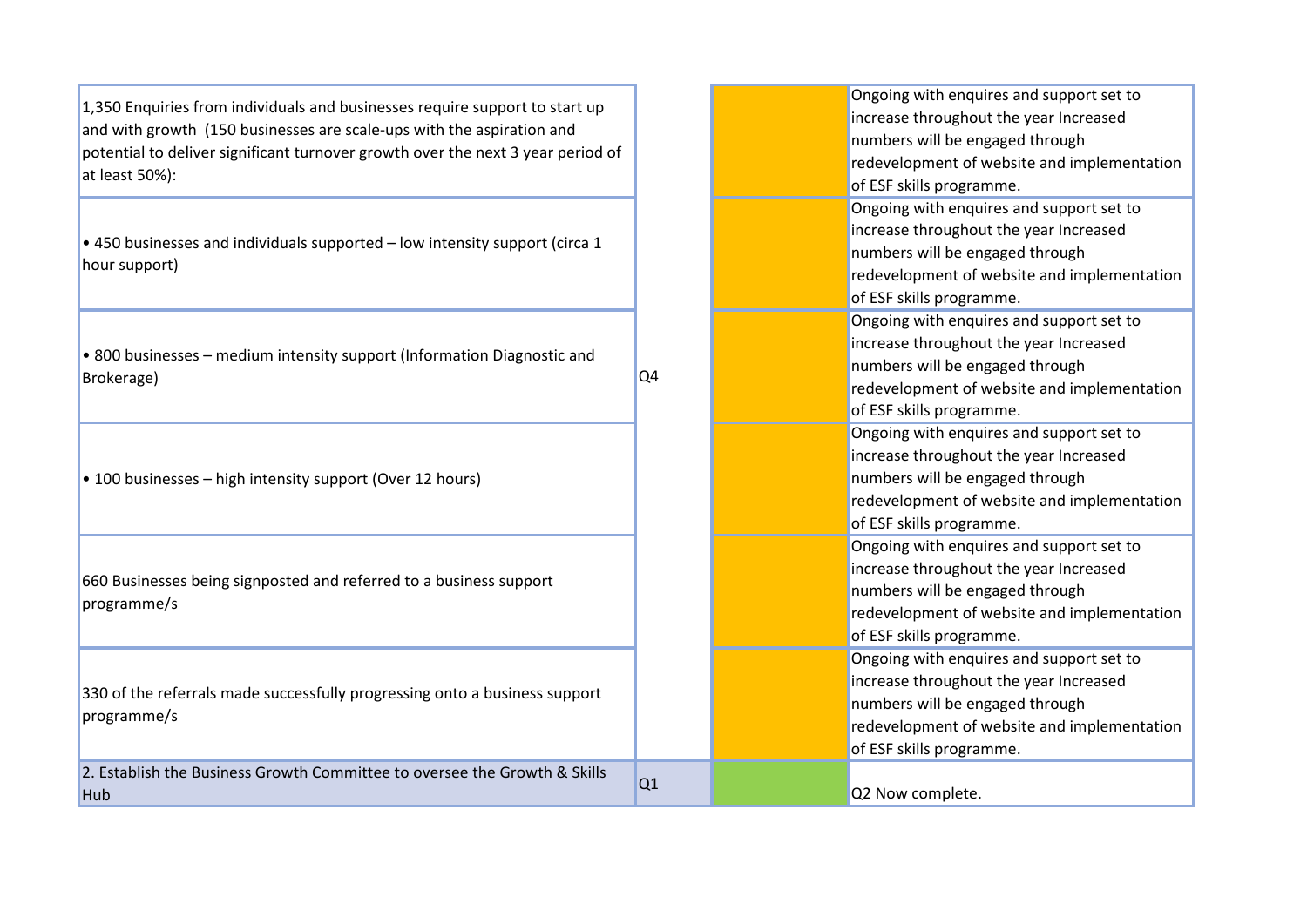| 3. Develop and launch a new website, alongside a refreshed LEP website                                                                                                                                                     | Q <sub>2</sub> | Development will be in conjunction with LEP<br>website but delayed. Marketing Cheshire board<br>looking at place marketing. LEP branding and<br>website ongoing. Now looking at interim<br>improvements to exising website. |
|----------------------------------------------------------------------------------------------------------------------------------------------------------------------------------------------------------------------------|----------------|-----------------------------------------------------------------------------------------------------------------------------------------------------------------------------------------------------------------------------|
| 4. Deliver Account Management for Foreign Owned businesses landing 6<br>projects during 2019/20 and trade/investment advice to 50 companies                                                                                | Q <sub>4</sub> | Ongoing, figures for 18/19 have now been<br>published and C&W on track to achieve targets.                                                                                                                                  |
| 5. Develop a CRM system to support the day to day operation of the Growth<br>Hub and inform the LEP's policy development work                                                                                              | Q1             | CRM is live with and being fully utilised by<br>Growth Hub including the pledge team. Training<br>has been completed and some final upgrades to<br>system are underway. Wider rollout to LEP<br>targeted to start Q2.       |
| 6. Develop an inspirational programme of events engaging 82 SMEs, with<br>Enterprise Co-ordinators working with 40 schools and engaging 3,050 young<br>people                                                              | Q <sub>4</sub> | Pledge team is now recruited and integrated<br>into Growth Hub, development of programme<br>has commenced and SMEs have started to be<br>engaged. Enterprise Coordinators on target                                         |
| 7. Aggregate demand for skills and education from x businesses to ensure<br>they receive the training their businesses need.                                                                                               | Q4             | Virtual Institute will not commence until Q3 at<br>earliest, work has begun with pledge team but<br>further work required. Need VIOT to be<br>established                                                                   |
| Infrastructure                                                                                                                                                                                                             |                |                                                                                                                                                                                                                             |
| 1. Work with partners to produce initial business cases for the key<br>infrastructure projects identified in the Strategic Transport Plan to include,<br>transport, broadband/IT and services (e.g. water and electricity) | Q <sub>3</sub> | List of key projects collated. Work to priorities<br>schemes ongoing. The process for prioritising<br>studies and/or business case development<br>for potential LEP funding contributions has<br>beena greed by LTB         |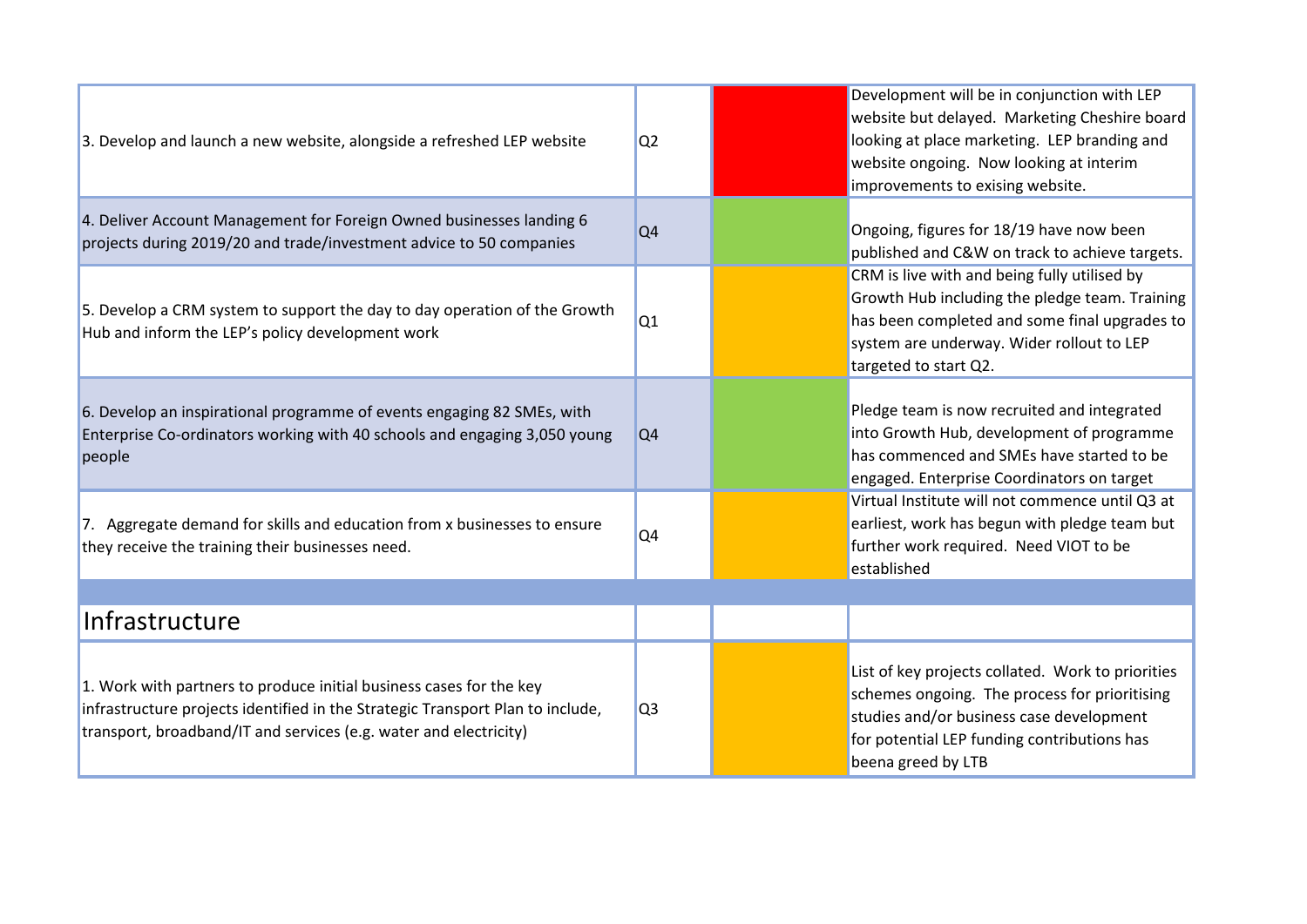|                                                                                                         |                | Initial meeting held with CWAC to review their  |
|---------------------------------------------------------------------------------------------------------|----------------|-------------------------------------------------|
| 2. Develop a Bus Strategy which fits in with Local Authority Transport Plans                            | Q <sub>2</sub> | work on the Bus strategy. Likely to be complete |
|                                                                                                         |                | by end of Q3.                                   |
|                                                                                                         |                | Feasibility study complete. SOBC to be complete |
| 3. Develop a strategic outline business case for re-opening Middlewich rail Line Q1                     |                | by end of Q3.                                   |
| 4. Work with CEC and other sub-regional partners to ensure Crewe operates as                            |                | Working with CEC to develop draft business      |
| a genuine HS2 hub station, enabling easy, quick connections to the rest of                              | Q <sub>3</sub> | case. Discussions ongoing. HS2 review will      |
| C&W and beyond.                                                                                         |                | impact on the deadline.                         |
|                                                                                                         |                | Ongoing. LEP and LAs feeding in or a regular    |
| 5. Influence Transport for the North to reflect the sub-regional priorities                             | ongoing        | basis and have representation of all the TfN    |
|                                                                                                         |                | groups.                                         |
| 6. Ensure continued successful delivery of projects in the LGF programme,                               |                | On track. £16m expected to be achieved by end   |
| achieving spend of at least £16 million                                                                 | Q4             | of $q2$ .                                       |
|                                                                                                         |                | 6 projects + 2 reserve project shortlisted.     |
| 7. Put in place a £4m investment programme to develop the region's energy                               | Q <sub>2</sub> | Required to submit business cases by the 24th   |
| infrastructure                                                                                          |                | October.                                        |
| 8. Ensure Growing Places Loan Fund is fully deployed to support the                                     |                |                                                 |
| development of the C&W economy                                                                          | ongoing        | Funding is currently committed.                 |
|                                                                                                         |                | Funding Secured. ITT now issued for fund        |
| 9. Secure an extra £20 million of Evergreen funding                                                     | Q <sub>2</sub> | managers.                                       |
|                                                                                                         |                |                                                 |
|                                                                                                         |                |                                                 |
| <b>Enterprise Zone</b>                                                                                  |                |                                                 |
| 1. Develop a long-term strategy for the development of the Cheshire Science $\vert_{Q1}$                |                | Discussion paper on long-term strategy for      |
| Corridor linked to the Local Industrial Strategy                                                        |                | Science Corridor taken to Sep EZ Board          |
| 2. Develop a business case for the Crewe Hub EZ to support the delivery of the                          |                | Draft business case complete w/c 16/09.         |
| new HS2 station at Crewe and maximise the benefits of HS2 for the wider sub-Q2                          |                | Ongoing conversations with BEIS, DFT and        |
| region                                                                                                  |                | MCHCLG. Waiting of outcome of HS2 review.       |
|                                                                                                         |                |                                                 |
|                                                                                                         |                | Active disucssions with landowners developers   |
| 3. Develop and actively manage the investment pipeline for the Cheshire $\alpha$<br>Science Corridor EZ |                | about prospective investors at Alderley Park,   |
|                                                                                                         |                | Birchwood Park, Hooton Park, Protos, Newport    |
|                                                                                                         |                | <b>Business Park and Thornton Science Park</b>  |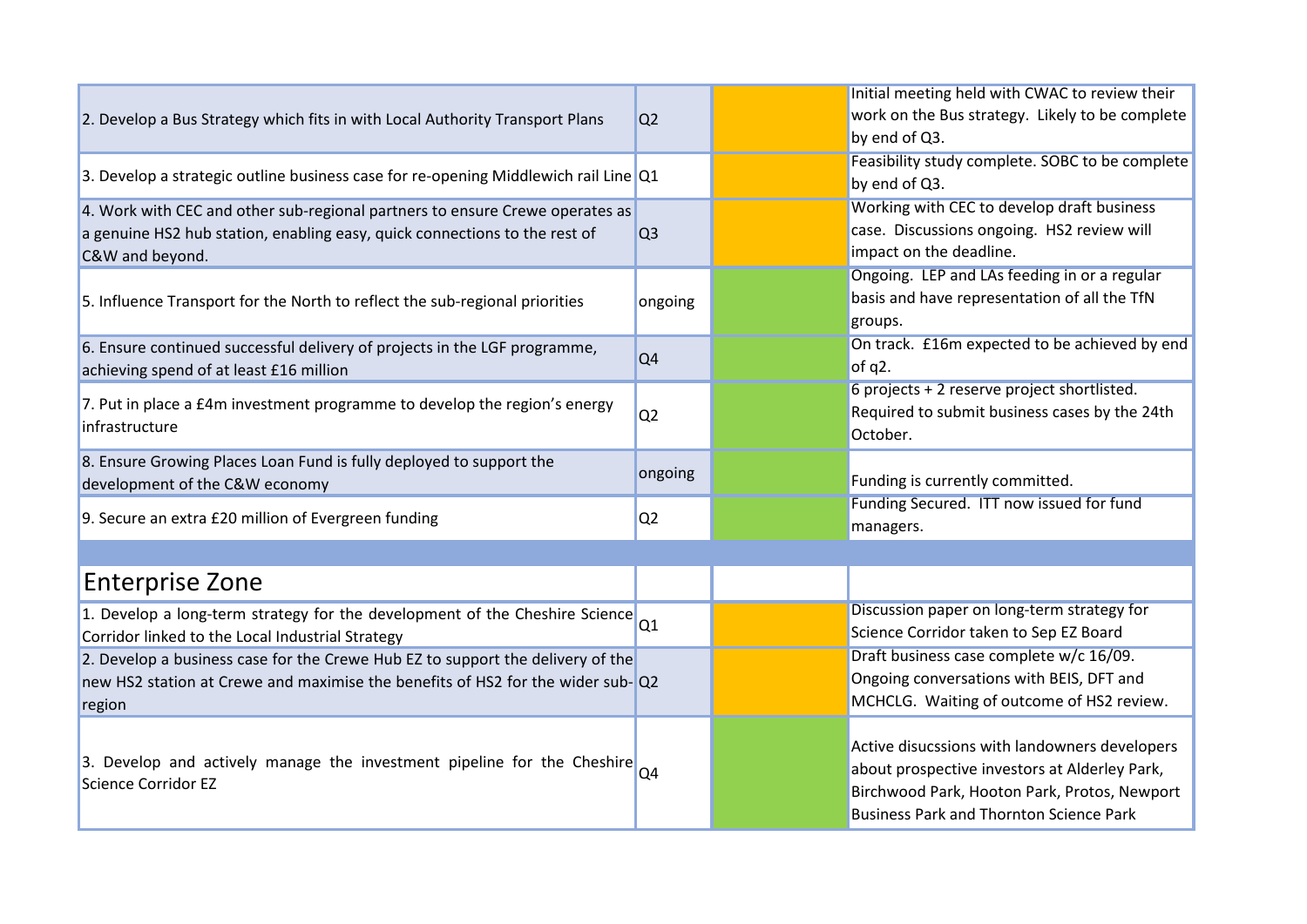| 4. Invest £12.8m in 8 new schemes in the Cheshire Science Corridor EZ                                                                                                                    | Q <sub>4</sub> | Business case for £4m investment at Alderely<br>Park considered by Sep EZ Board. Draft business<br>case for £3m investment at Birchwood received.<br>In discussions with Redsun about Phase 2<br>development at Hooton Park and with two<br>prospective investors at Protos. |
|------------------------------------------------------------------------------------------------------------------------------------------------------------------------------------------|----------------|------------------------------------------------------------------------------------------------------------------------------------------------------------------------------------------------------------------------------------------------------------------------------|
| 5. Attract 55 new businesses into the Cheshire Science Corridor EZ                                                                                                                       | Q <sub>4</sub> | 7 new businesses at end Q1.                                                                                                                                                                                                                                                  |
| 6. Attract 1,200 new jobs onto the Cheshire Science Corridor EZ                                                                                                                          | Q4             | 35 new jobs at end Q1.                                                                                                                                                                                                                                                       |
| 7. Create 580,000 sq ft of new floorspace in the Cheshire Science Corridor EZ                                                                                                            | Q <sub>4</sub> | 560,000 sq ft new floorspace currently under<br>construction                                                                                                                                                                                                                 |
| 8. Leverage £72m of new public and private sector investment in the Cheshire Q4<br>Science Corridor EZ                                                                                   |                | £9.3m private sector investment in Q1. £50m<br>investment in existing projects under<br>construction that will complete this year.                                                                                                                                           |
| 9. Generate £1.7m in retained business rates from the Cheshire Science Q4<br>Corridor EZ                                                                                                 |                | £1.53m forecast retained business rates in local<br>authority NNDR1 forms                                                                                                                                                                                                    |
| 10. Support University of Chester to secure a JV partner for the development Q4<br>of Thornton Science Park                                                                              |                | OJEU PIN notice to be issued 23/09, OJEU<br>compeition to be launched in Oct 2019.                                                                                                                                                                                           |
| 11. Promote the wider science corridor in conjunction with neighbouring LEPs. Q4                                                                                                         |                | Not started                                                                                                                                                                                                                                                                  |
| 12. Develop business cases for Enterprise Zones elsewhere in Cheshire and Q4<br>Warrington to be deployed when the opportunity arises.                                                   |                | Business case for the creation of a Crewe HS2<br>Growth Corridor under development.                                                                                                                                                                                          |
|                                                                                                                                                                                          |                |                                                                                                                                                                                                                                                                              |
| <b>Marketing and Comms</b>                                                                                                                                                               |                |                                                                                                                                                                                                                                                                              |
| 1. Establish Marketing Cheshire Board's leading governance role on<br>Marcomms for LEP; working in partnership with local authority partners and<br>other sub-committees as appropriate. | Q1             | Sub-committee in place meeting 3-weekly.                                                                                                                                                                                                                                     |
| 2. Develop and implement a multi-channel corporate communications and<br>marketing plan, including delivery of campaign activity                                                         | Q1             | Corporate comms and Growth Hub marketing<br>and comms plan being presented 11th Sept.                                                                                                                                                                                        |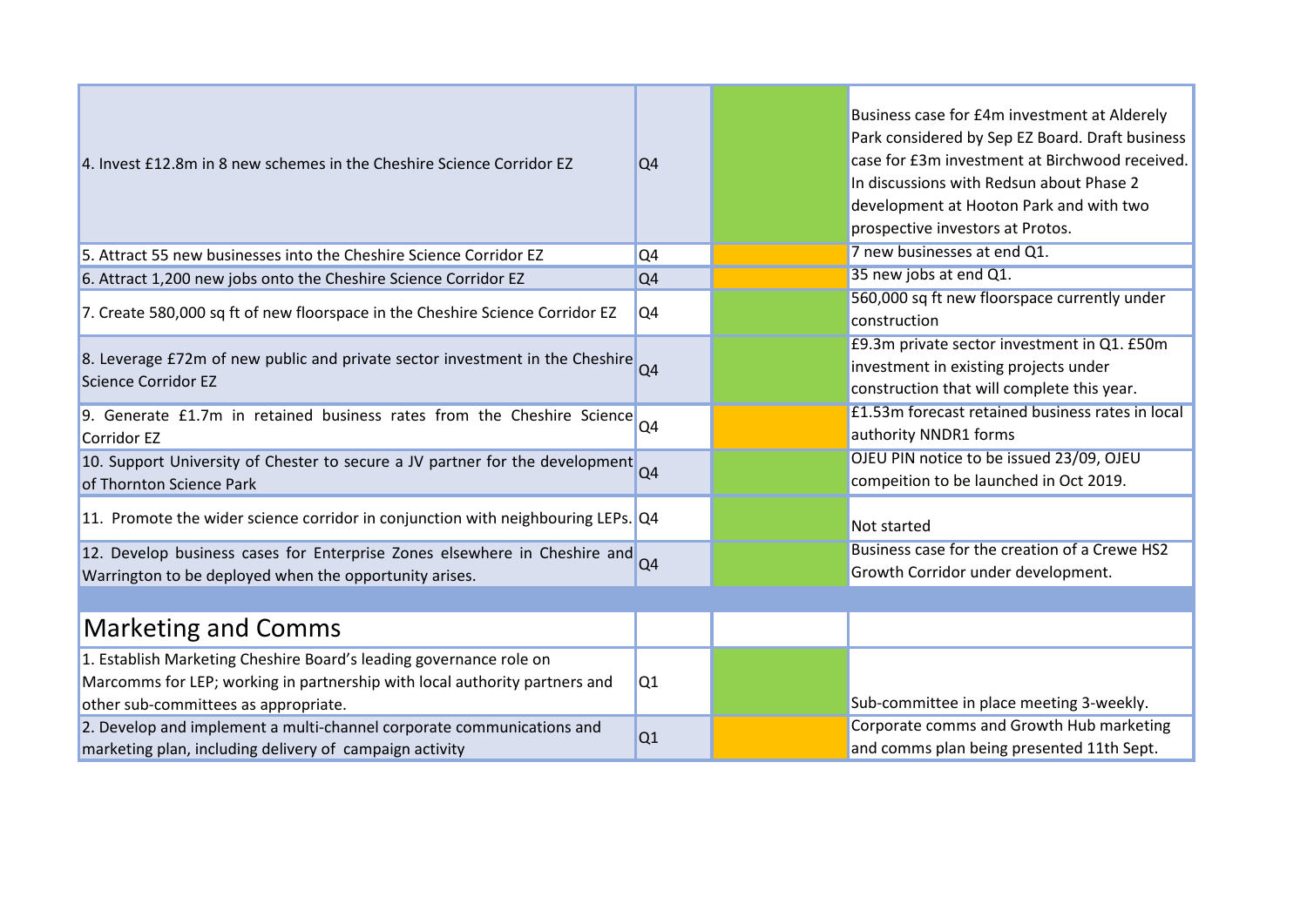| 3. Development of a place marketing and inward investment strategy<br>(including future appearances at MIPIM) for Cheshire and Warrington                                                   | Q <sub>2</sub> | Ongoing. MIPIM launch takes place on 10th<br>Sept. Place marketing strategy in development<br>with key milestones to be agreed at the meeting<br>on 11th.                                                                                                                                                                                 |
|---------------------------------------------------------------------------------------------------------------------------------------------------------------------------------------------|----------------|-------------------------------------------------------------------------------------------------------------------------------------------------------------------------------------------------------------------------------------------------------------------------------------------------------------------------------------------|
| 4. Deliver a programme of events and associated communications activity to<br>support the work of the Growth Hub, to support increased stakeholder<br>engagement activity                   | Ongoing        | Growth Hub marketing and comms plan agreed<br>in principle, final approval from sub-committee<br>on 11th Sept.                                                                                                                                                                                                                            |
| 5. Developing a comprehensive database of stakeholders and businesses, to<br>support effective and increased engagement (captured and maintained within<br>the LEP's CRM system)            | Ongoing        | delayed due to issues with CRM.                                                                                                                                                                                                                                                                                                           |
| 6. Review the LEP Brand and that of its sub-brands (Growth Hub, Science<br>Corridor, Skills/Pledge/IoT)                                                                                     | Q <sub>2</sub> | Brief agreed, work behind planned schedule but<br>should conclude end of Q3.                                                                                                                                                                                                                                                              |
| 7. Redevelopment of the LEP website including the site for the Growth Hub,<br>Science Corridor and Invest in Cheshire, to support increased stakeholder and<br>business engagement activity | Q <sub>2</sub> | brief drafted. task and finish group have<br>approved but work is delayed. Should conclude<br>end of Q3                                                                                                                                                                                                                                   |
| 8. Implementation (and ongoing evaluation) of plans                                                                                                                                         | Q <sub>4</sub> | ongoing                                                                                                                                                                                                                                                                                                                                   |
| Governance and Transparency                                                                                                                                                                 |                |                                                                                                                                                                                                                                                                                                                                           |
| Appointment of Finance Director and incorporation of Marketing Cheshire into<br>LEP's governance structure                                                                                  | Q1             | Completed                                                                                                                                                                                                                                                                                                                                 |
| Commence recruitment of a new Chair to ensure a timely handover                                                                                                                             | Q <sub>2</sub> | Initial "formative" discussions have been held. A<br>timetable for advertising and recruitment is to<br>be developed. As in previous campaigns, the<br>panel will be lead from the Appointments and<br>Remuneration committee and inclue externals,<br>e.g. a council leader. Head hunters will also be<br>engaged after a tender process |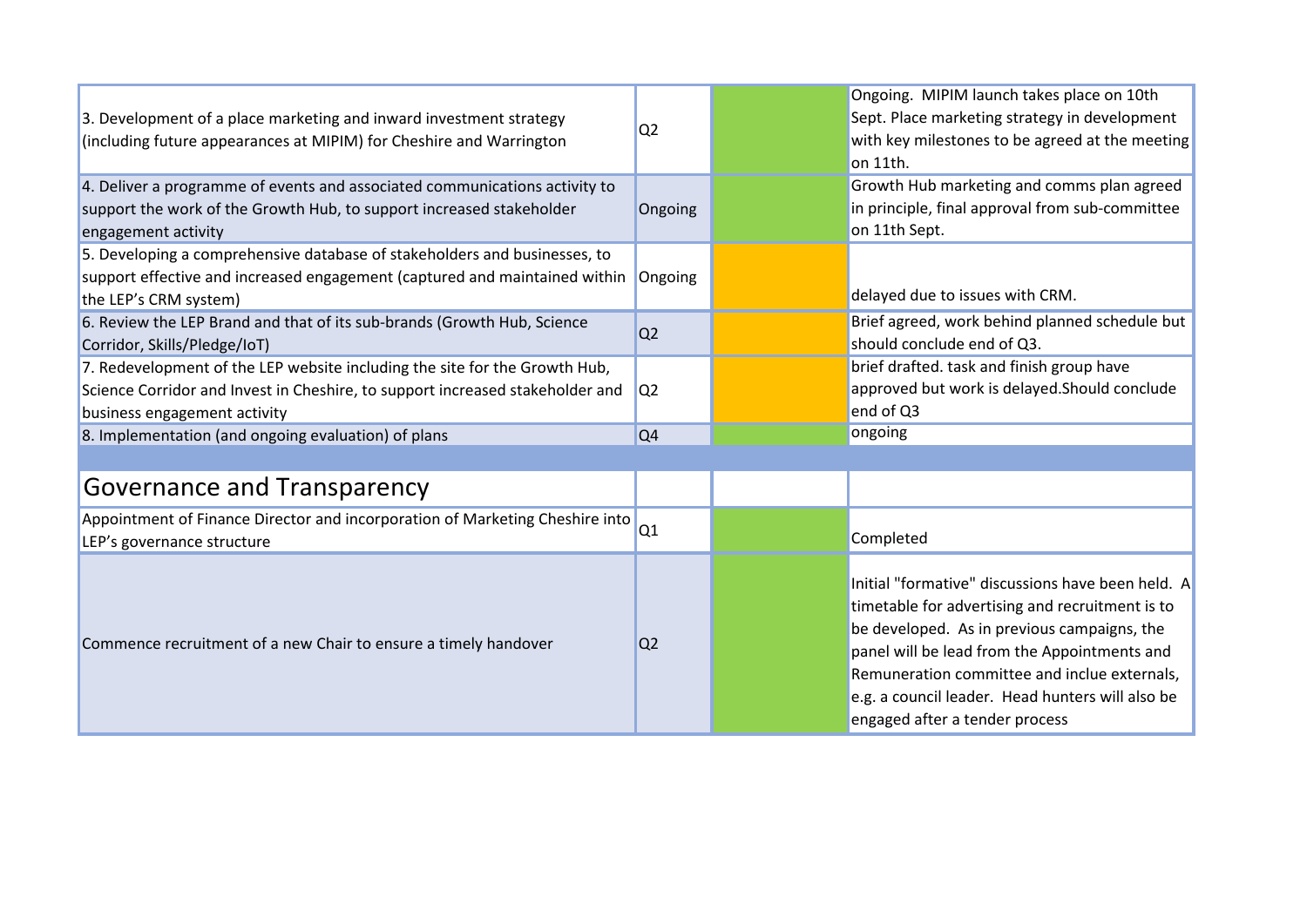| Formulating membership of LEP sub-committees to enable them to take<br>delegated financial decisions, including open recruitment of private sector<br>members | Q1             | The board has approved delegated limits for sub-<br>committees. These have been incorporated into<br>a new scheme of delegations approved by<br>Finance and Audit committee on 16th July. It will<br>be issued for 1st September.<br>Board and sub-committee recruitment is<br>complete, as reported by PC to the board on<br>July 17th. Letters have been sent and induction<br>is being arranged. |  |  |  |  |
|---------------------------------------------------------------------------------------------------------------------------------------------------------------|----------------|-----------------------------------------------------------------------------------------------------------------------------------------------------------------------------------------------------------------------------------------------------------------------------------------------------------------------------------------------------------------------------------------------------|--|--|--|--|
| <b>Establishment of:</b>                                                                                                                                      |                |                                                                                                                                                                                                                                                                                                                                                                                                     |  |  |  |  |
| > Business Growth Committee                                                                                                                                   | Q1             | The business growth committee has awaited<br>completion of the board / committee<br>recruitment process. A chair and deputy chair<br>will need to be appointed from the board.                                                                                                                                                                                                                      |  |  |  |  |
| $\triangleright$ Inward investment Strategy Group                                                                                                             |                | The Inward Investment Strategy Group has met<br>twice and is developing a draft for consultation<br>with Local Authorities. This may begin at<br>Growth Directors' late August.                                                                                                                                                                                                                     |  |  |  |  |
| <b>Publish Annual Review</b>                                                                                                                                  | Q <sub>2</sub> | An outline has been prepared, and deadline for<br>the initial draft is 12/9                                                                                                                                                                                                                                                                                                                         |  |  |  |  |
| <b>Hold an Annual General Meeting</b>                                                                                                                         | Q <sub>2</sub> | Date provisionally scheduled for 17/10<br>afternoon at Alderley Park. Invitation extended<br>to keynote speaker but no other externals have<br>been asked to "save the date".                                                                                                                                                                                                                       |  |  |  |  |
| Review and update the Local Assurance Framework                                                                                                               | Q4             | Can't be updated until national guidance is<br>issued in new year                                                                                                                                                                                                                                                                                                                                   |  |  |  |  |
| Establish a Junior LEP Board                                                                                                                                  | Q <sub>4</sub> | Early discussion to identify "purpose" which will<br>in turn determine age group, T.o.R, membership<br>requirements and tenure, board / committee<br>interaction, etc.                                                                                                                                                                                                                              |  |  |  |  |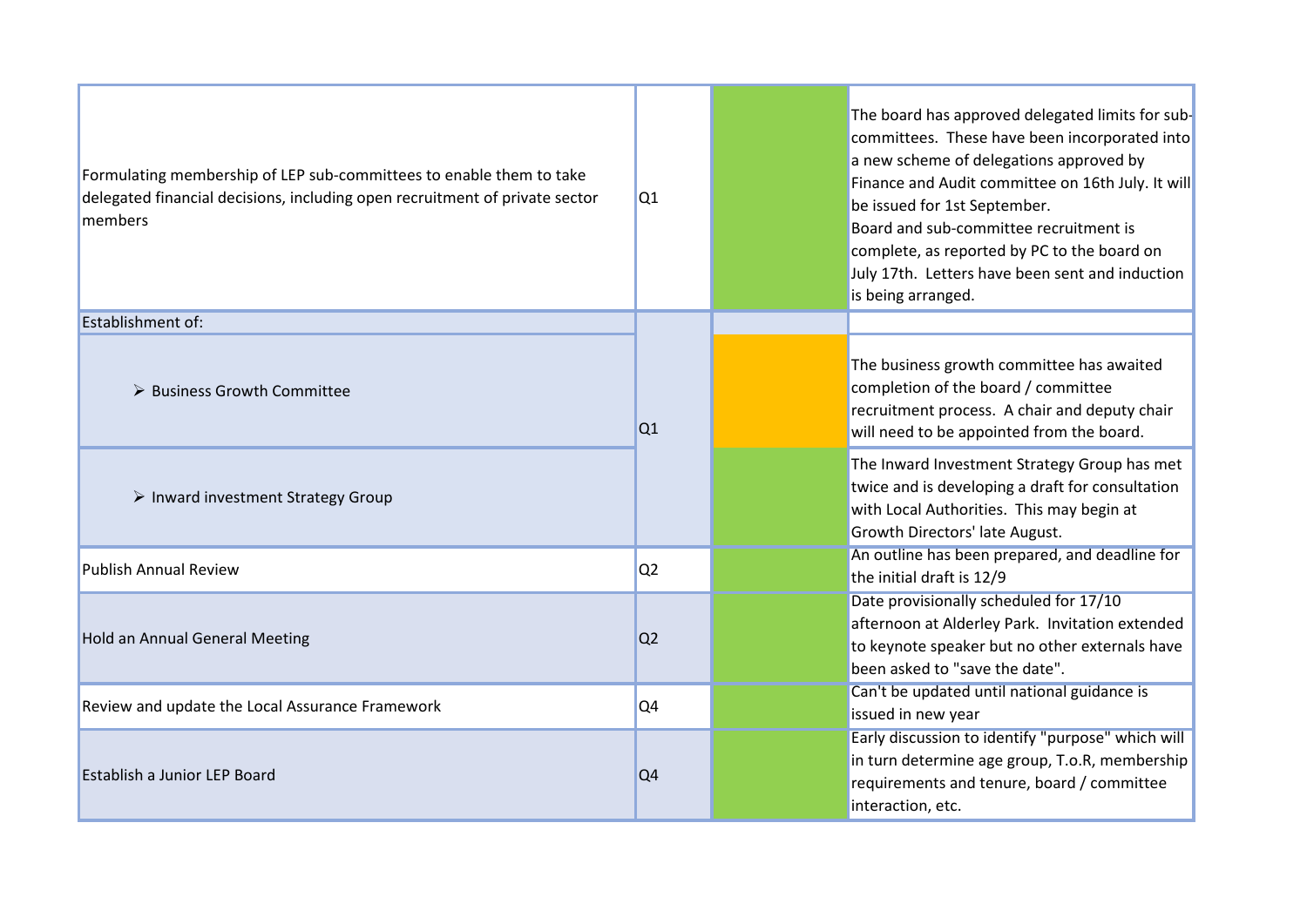

## **Cheshire & Warrington Local Enterprise Partnership Performance and Investment Committee**

| Title: Local Growth Fund - Poynton Relief Road    | Agenda item: 7                     |
|---------------------------------------------------|------------------------------------|
| Prepared by: Rachel Brosnahan, Head of Programmes | Date of Meeting: 16th October 2019 |

#### **1. Purpose**

1.1. To seek final approval from the P&I Committee to provide a grant to Cheshire East Council of £5.6m towards the £50.7m costs of the Poynton Relief Road project.

#### **2. Recommendations / Actions / Decisions Required:**

2.1. The Committee is asked to:

- Note the contents of the Final Business Case and Independent Assurance review;
- Authorise the LEP executive to issue a Final offer letter for £5.6m of Local Growth grant funding towards the delivery of the Poynton Relief Road project.

#### **3. Scheme Details**

3.1. Poynton Relief Road is a proposed 3km single carriageway road scheme to the west of Poynton with the primary aims of relieving village centre congestion and regenerating the north of the borough. A 3.5 meter wide combined cycle and footway will run beside the length of the route and the scheme will also include two overbridge crossings for use by walkers, cyclists and farm vehicles and junction improvements on the A523 London Road to the south of the relief road.

The scheme is a longstanding part of the wider South East Manchester Multi Modal Strategy (SEMMMS).

The scheme has been developed in conjunction with Stockport Council and will link into the A6 Manchester Airport Relief Road scheme which completed in 2018.

#### **4. Scheme objectives:**

The objectives of the scheme are:

- to support the economic, physical and social regeneration of Poynton and the north of the area, in particular Macclesfield
- transfer Heavy Goods Vehicles (HGVs) onto more appropriate roads on the wider network and relieve existing traffic congestion in Poynton
- deliver a range of complementary measures on the A523 corridor to Macclesfield that address Road Safety, Congestion and Mitigation of the wider environmental impact of traffic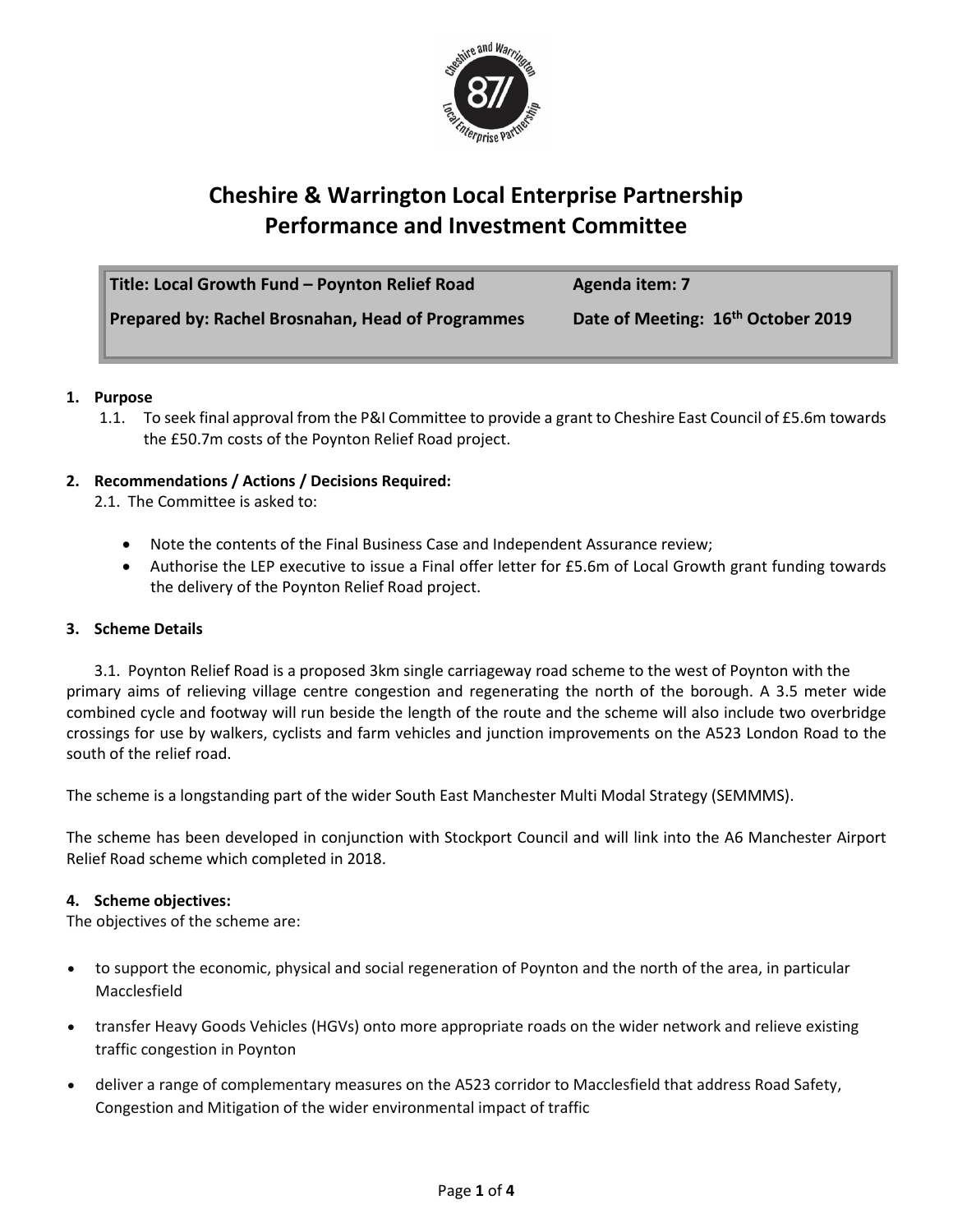- boost business integration and productivity by improving the efficiency and reliability of the highway network, reducing the conflict between local and through traffic, by the improved route for freight and business travel
- allow improvements to the highway network for public transport, walking and cycling

#### **5. Progress to date**

The Performance and Investment Committee gave the project conditional approval in January this year and the Council drew down 90% of the grant as agreed in March. CEC have continued to work on the development of the projects since this time and have just appointed Grahams as the main cont6ractor for the scheme. There are a number of piece of land that are required for the scheme so the council undertook a Compulsory Purchase Order (CPO) process. There was a public inquiry in November 18 and the Secretary of State approved the CPO. There has been a high court challenge to this which is expected to be heard in the coming months.

CEC have now spent £6.9m developing the design of project, carrying out site investigations, consulting with stakeholders and developing the planning application, business case and Compulsory Purchase Order (CPO). The full business case which can be viewed on the LEP website has now been sent to DfT for approval.

Subject to the CPO being upheld and the funding secured from DfT it is hoped that construction of the relief road would start next summer.

#### **6. Proposed Funding**

6.1. The proposed funding of the scheme is detailed below:

| <b>Funder</b>        | <b>Amount</b><br>(fm) |
|----------------------|-----------------------|
| LGF                  | 5.6                   |
| DfT                  | 16.4                  |
| Sale of assets       | 1.9                   |
| Local transport Plan | 0.7                   |
| <b>CEC</b>           | 19.67                 |
| S106                 | 7.7                   |
| <b>Total</b>         | 51.97                 |

The council's contribution has been approved by their cabinet and it has also confirmed that they will meet any additional costs.

The DfT's funding of £16.4m is contingent on approval of the full business case which was submitted at the beginning of October

#### 6.2. Value for money

A value for money assessment has been carried out for the project and a benefits costs ratio figure calculated of 3.3, which has reduced very slightly from the BCR reported at OBC stage. This represents "high value for money".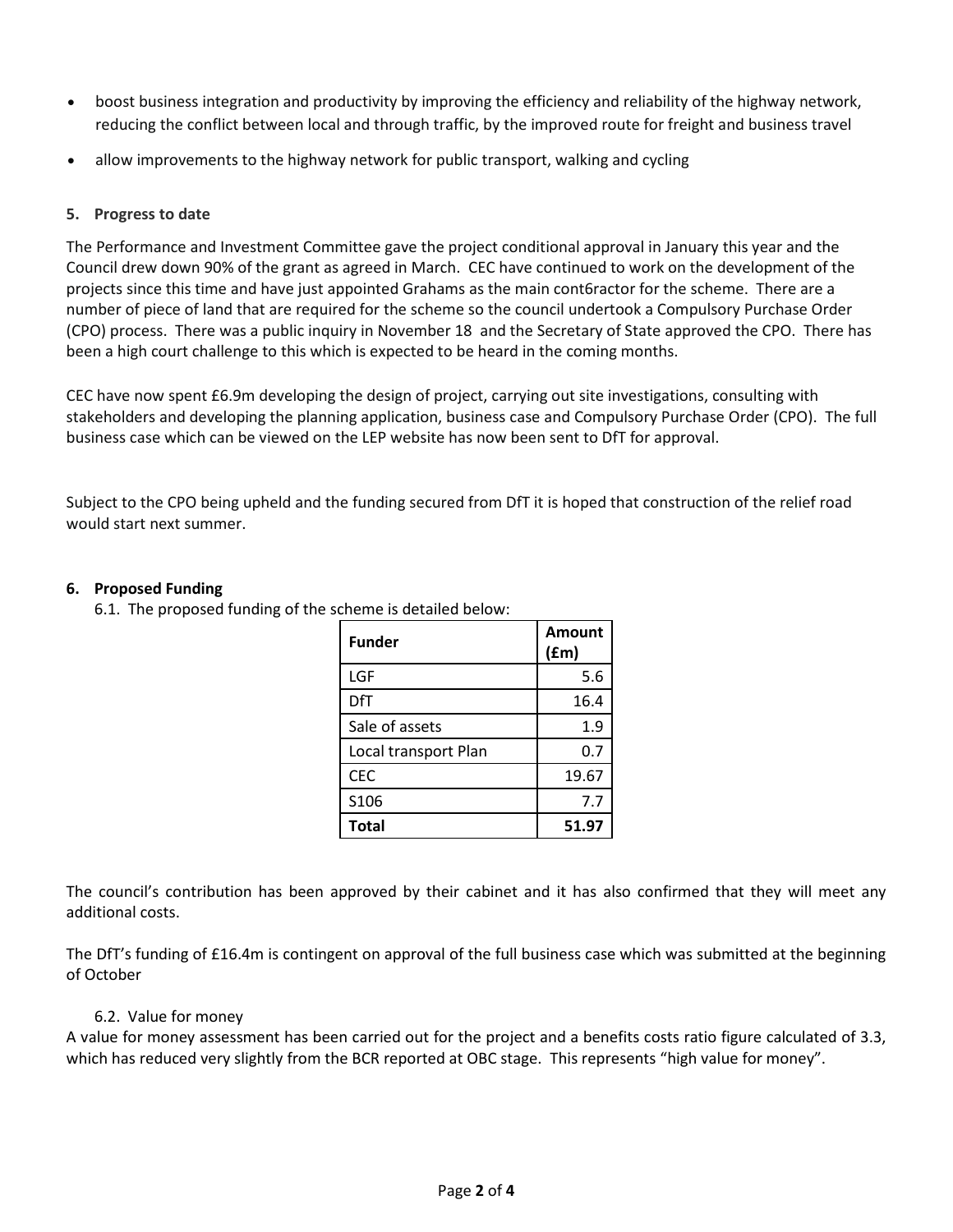#### **7. Delivery**

A project board was established in 2015 to oversee the development of the project. The board meets monthly and has LEP representation. The project structure is the same as for other CEC transport schemes such as Congleton Link Road which was subject to a gateway review in 2017 and had a very positive report. This project was subject to a light gateway review in December and the report is awaited. No issues are expected. CEC have bought in support from Jacobs and it is felt that that project is run very professionally. Delays to the programme have been due to external factors outside of the control of the council.

#### 7.1. Key milestones:

| <b>Key Milestone</b>                              | Programme Date                  |
|---------------------------------------------------|---------------------------------|
| Planning Permission sought (complete)             | 2017                            |
| Planning Permission granted (complete)            | <b>July 2017</b>                |
| CPO & SRO Orders published (complete)             | $15^{th}$ Nov 2017              |
| Public Inquiry for CPO & SRO Orders (complete)    | $20^{th}$ to $29^{th}$ Nov 2018 |
| OJEU Notice Issued (complete)                     | 23rd Oct 2018                   |
| Return of Selection Questionnaire (SQ) (complete) | December 2018                   |
| ITT issued to shortlisted contractors (complete)  | $11^{th}$ Feb 2019              |
| CPO Confirmation (complete)                       | April 2019                      |
| Tender returns (complete)                         | May 2019                        |
| <b>CEC Approval of Tender</b>                     | Sept 2019                       |
| Submit Final Business Case to DfT                 | Late Sept 2019                  |
| <b>Issue Award Letter and Contract Documents</b>  | Oct 2019                        |
| DfT Funding Award                                 | Late 2019 / Early 2020          |
| Serve Notices to access land                      | April 2020                      |
| <b>Start of Main Works</b>                        | <b>July 2020</b>                |
| Scheme opens                                      | April 2022                      |

#### **8. Outputs**

- 8.1. The benefits of the scheme as detailed in the business case are predominately transport related. The scheme is expected to reduce journey times and lead to a reduction in accidents. There is a disbenefit in terms of noise and air quality but overall this offset by the very significant reduction in journey times which has been monetised at £141.6m over the 60 year appraisal period.
- 8.2. The outputs associated with the project are mainly around improved journey times. However, as requested in the conditional offer letter the economic outputs have been expanded upon.

The outputs and outcomes now expected from the project are:

- Public Leverage of £19.67m
- Private Leverage £7.7m
- GVA £1.94m pa
- New Road 3km
- 3000 new jobs
- 10ha of new employment land.

#### **9. Risks and Issues**

The project maintains a full risk and issues register which is reviewed at each project board meeting. The biggest issue at the moment is the delay the high court challenge will have on the timescales and therefore the costs. This then causes an additional risk of not spending all the DfT money by the end of March 2021. DfT are aware of this risk and are looking at putting in place processes to manage this.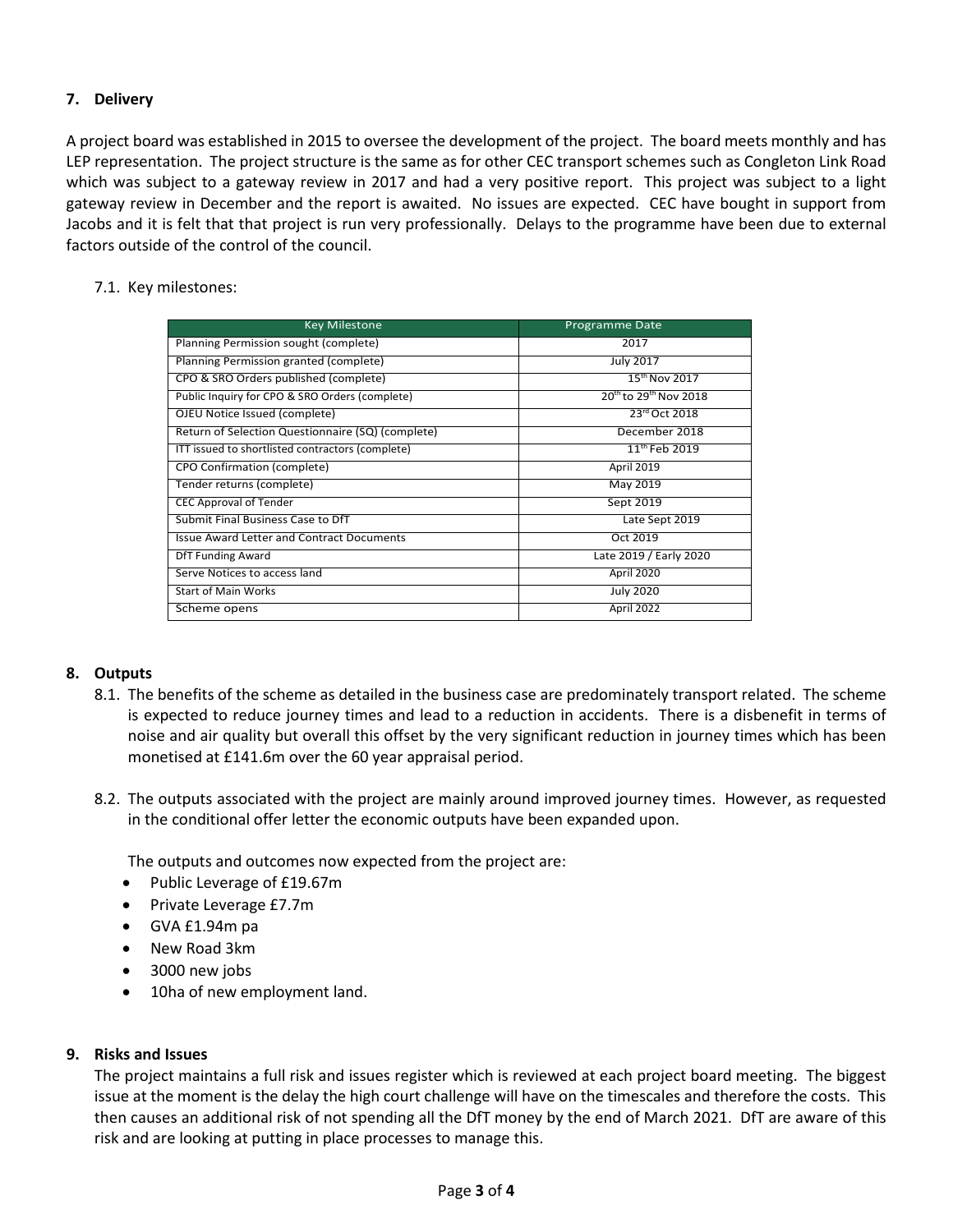#### **10. Independent Appraisal**

10.1. Systra has carried out an appraisal of the project and given the project an **overall score of 2: requirements substantially met**. This was only based the OBC and then follow up comments received from Jacobs and not a review of the Full business case which is not ideal. However, having reviewed the business case and the assurance all five cases seem robust. Any reservations will be addressed in due course e.g. the management case has a score of 2 as more details was required on statutory powers and approvals, but the project will not go ahead until it has been through CEC's approval process which is transparent and robust.

The scores shown on the independent assessment as follows:

| <b>Management Case</b> | 2: Requirements Substantially Met |
|------------------------|-----------------------------------|
| <b>Commercial Case</b> | 1: Requirements Fully Met         |
| <b>Financial Case</b>  | 2: Requirements Substantially Met |
| <b>Economic Case</b>   | 2: Requirements Substantially Met |
| <b>Strategic Case</b>  | 2: Requirements Substantially Met |

10.2. The reason for the score of 2 is that the appraiser felt " Four of the five cases require minor improvements only" e.g. on the financial case s151 officer sign off wasn't evidenced.

#### **11. Appendices**

Appendix 1 - Independent Assurance Report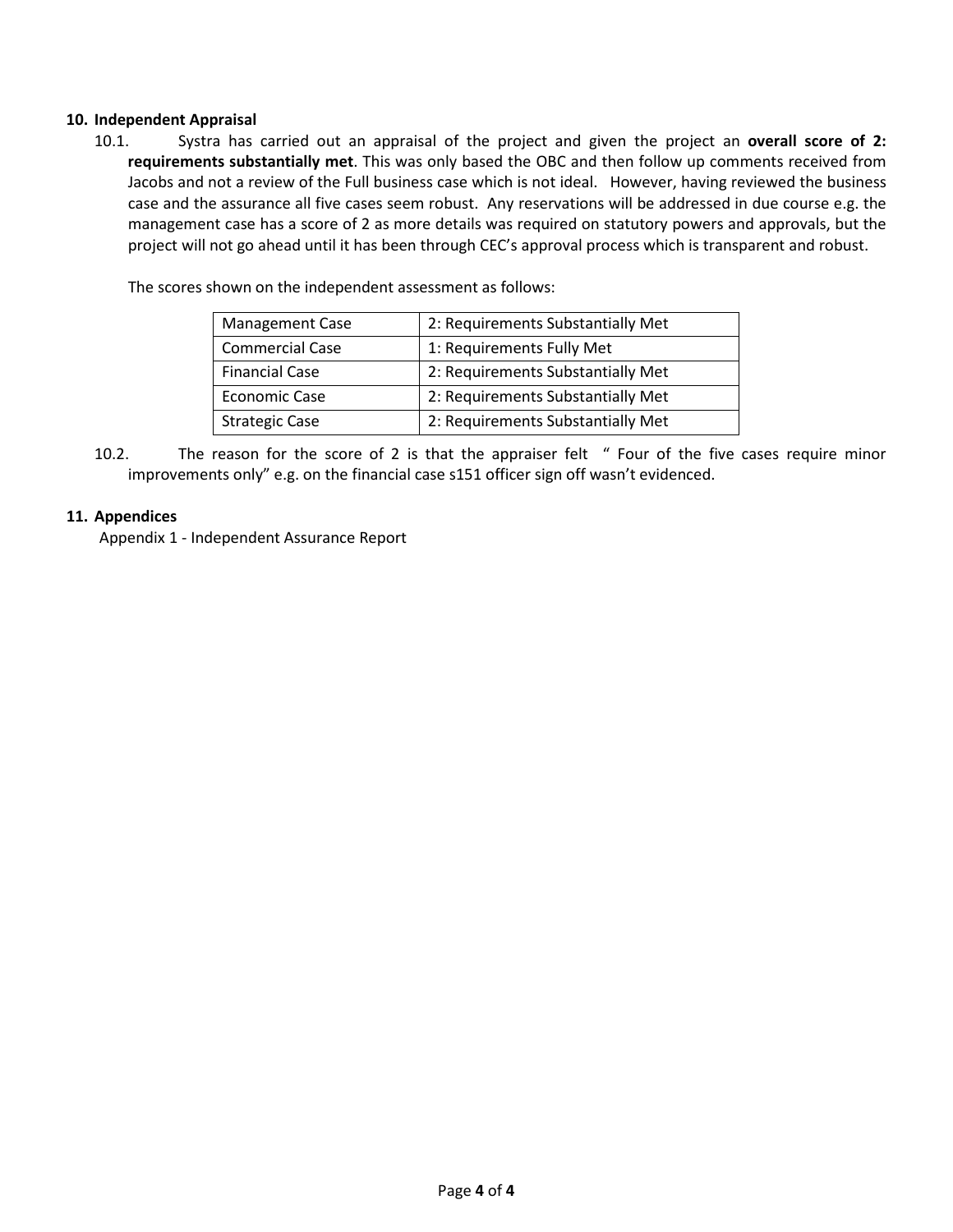|                                     | <b>INDEPENDENT REVIEW</b>                                                                                                                                                                                                                                                                                                                                                               |  |                           |                                                                                                                                       |  |  |  |  |  |  |
|-------------------------------------|-----------------------------------------------------------------------------------------------------------------------------------------------------------------------------------------------------------------------------------------------------------------------------------------------------------------------------------------------------------------------------------------|--|---------------------------|---------------------------------------------------------------------------------------------------------------------------------------|--|--|--|--|--|--|
| <b>Project Title:</b>               | <b>Poynton Relief Road</b>                                                                                                                                                                                                                                                                                                                                                              |  | <b>Scheme Promoter:</b>   | <b>Cheshire East Council</b>                                                                                                          |  |  |  |  |  |  |
| <b>Document</b><br><b>Reviewed:</b> | <b>Outline Business Case</b>                                                                                                                                                                                                                                                                                                                                                            |  | <b>Permission Sought:</b> |                                                                                                                                       |  |  |  |  |  |  |
| Date of<br>Submission:              |                                                                                                                                                                                                                                                                                                                                                                                         |  | <b>Date of Review:</b>    | 30/08/2019                                                                                                                            |  |  |  |  |  |  |
| LEP<br>Accountability<br>Framework: |                                                                                                                                                                                                                                                                                                                                                                                         |  |                           |                                                                                                                                       |  |  |  |  |  |  |
| Description:                        | Scheme New road from A523 at Addlignton to A6 MARR at Woodford bypassing Poyton                                                                                                                                                                                                                                                                                                         |  |                           |                                                                                                                                       |  |  |  |  |  |  |
|                                     | <b>SUMMARY SHEET</b>                                                                                                                                                                                                                                                                                                                                                                    |  |                           |                                                                                                                                       |  |  |  |  |  |  |
| <b>Overall Score:</b>               | $\overline{2}$                                                                                                                                                                                                                                                                                                                                                                          |  |                           | Requirements fully met - No issues of note with the<br>submission, project to progress as scheduled.                                  |  |  |  |  |  |  |
|                                     | The update to this review is provided based on Jacobs comments. The updated documents were<br>not provided to SYSTRA. Where statements are made by Jacobs as to improvements in reporting,<br>SYSTRA has assumed that they are of suitable quality to meet the criterion in question<br>This review has been undertaken as though for an Outline Business Case, despite document title. |  |                           | Requirements substantially met - Minor issues<br>exist with the submission. Project to progress and<br>issues to be resolved.         |  |  |  |  |  |  |
| Overall<br>Comments:                | Four of the five cases require minor improvements.                                                                                                                                                                                                                                                                                                                                      |  |                           | Requirements partially met - Medium issues exist<br>3 with the submission. Project to progress and issues<br>to be resolved urgently. |  |  |  |  |  |  |
|                                     |                                                                                                                                                                                                                                                                                                                                                                                         |  |                           | Requirements not met - Critical issues exist with<br>the submission. Project to be suspended whilst<br>issues are resolved.           |  |  |  |  |  |  |

| Case                   | <b>Status</b>  | <b>SYSTRA Comments</b>                                                                                                                                                                  |  |
|------------------------|----------------|-----------------------------------------------------------------------------------------------------------------------------------------------------------------------------------------|--|
| <b>Strategic Case</b>  | $\overline{2}$ | Strategic case generally formed, however the frameword for measuring against objectives is not well-defined.<br>It is not clear if public consultation has been undertaken since 2014/5 |  |
| <b>Economic Case</b>   | $\overline{2}$ | Forecasting report has been revisited and accepted by the DfT, reducing risk. Some outstanding elements<br>unaddressed                                                                  |  |
| <b>Financial Case</b>  | $\overline{2}$ | Financial case broadly acceptable. However S151 officer sign-off is not evidenced                                                                                                       |  |
| <b>Commercial Case</b> | $\mathbf{1}$   | All requirements met                                                                                                                                                                    |  |
| Management<br>Case     | $\overline{2}$ | Management case broadly meets requirements, however elements on statutory powers and approvals process<br>require additional detail                                                     |  |

| Sign-Off                 |       |  |  |  |  |  |  |  |  |
|--------------------------|-------|--|--|--|--|--|--|--|--|
| Reviewer's<br>Signature: | Date: |  |  |  |  |  |  |  |  |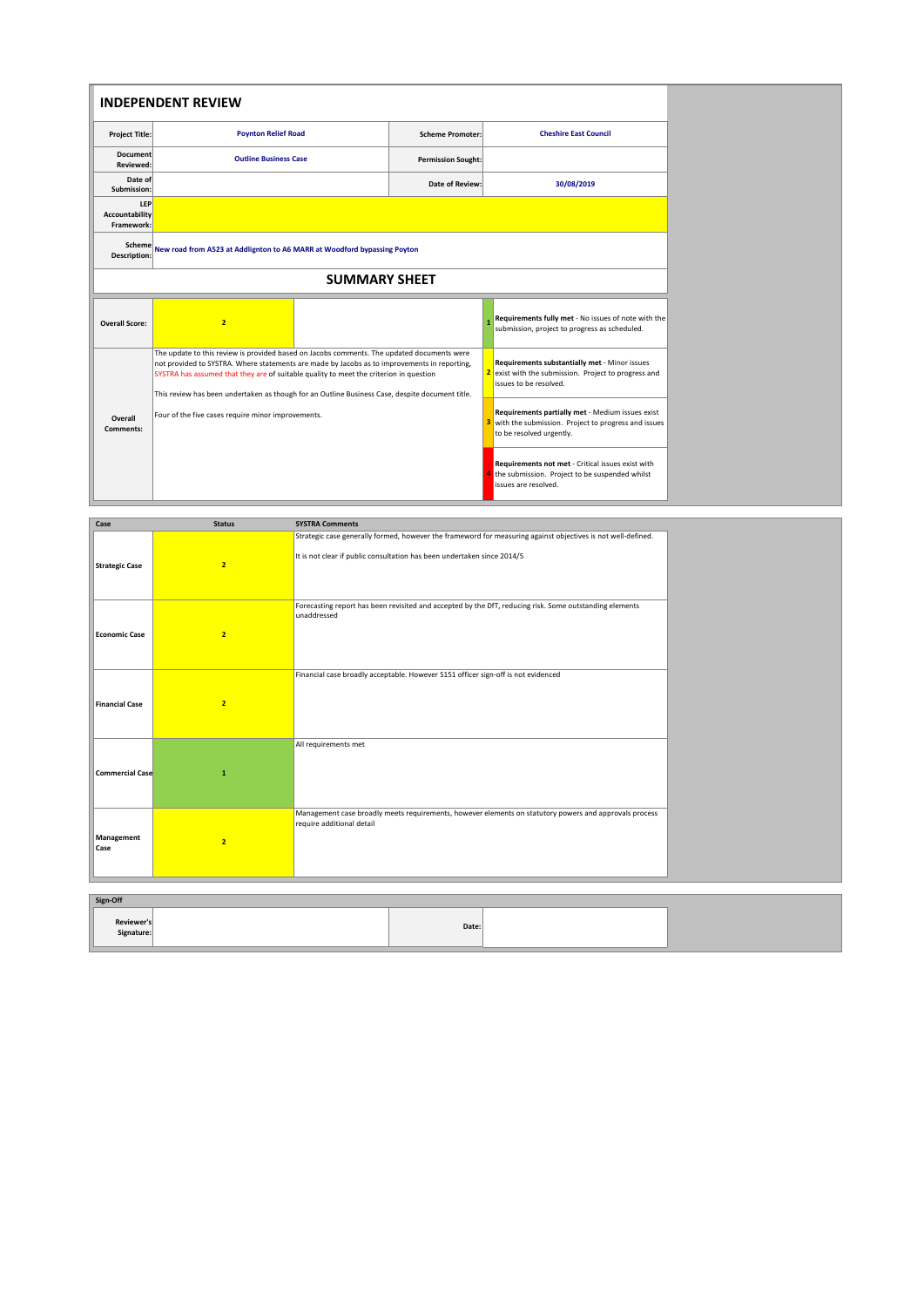

## **Cheshire & Warrington Local Enterprise Partnership Performance and Investment Committee**

| Title: Programme Manager Update Report | Agenda item: 9                                |
|----------------------------------------|-----------------------------------------------|
| <b>Prepared by Rachel Brosnahan</b>    | Date of Report: 16 <sup>th</sup> October 2019 |

## **1. Executive Summary**

As we pass the half year point, we're in a strong position with the LGF programme. With some claims still to be submitted we have achieved £12.6m of spend this quarter, bringing the total for the year to £15m against a profile of £25m. Spend on skills projects should start to be achieved during the next quarter and for the energy fund from q4 onwards. However, whilst we expect to have contracted the whole fund by the end of the financial year, we need to ensure that all projects maintain momentum. We have had significant slippage on several projects in the last quarter which will impact our ability to meet profile by the end of the year if not addressed.

Warrington East Phase 2 has now completed with the opening held on the 14<sup>th</sup> October. Work on Centre Park Link and Congleton Link Road continues on schedule and work on the first sustainable transport scheme is due to start this month.

## **Local Growth Fund project update**

Below are updates on projects by exception:

## **1.1. Crewe High Speed Ready Heart**

The developer Agreement is still to be signed but it is understood is substantially agreed.

The demolition works will commence in the New Year. The demolition is starting in advance of the construction (to mitigate rates and other holdings costs). The scheme still requires planning consent (to be submitted Summer 2020). Market hall works progressing well.

An offer letter has been issued reducing the LGF grant by £5m as this funding has now been transferred to Congleton Link Road to reduce the chance of the LGF not been spent.

The FBC is now not expected until end of next summer. There are also concerns about whether the £5m remaining allocated to the project can be spent by March 21. It is suggested that we revisit the profile at the end of this financial year.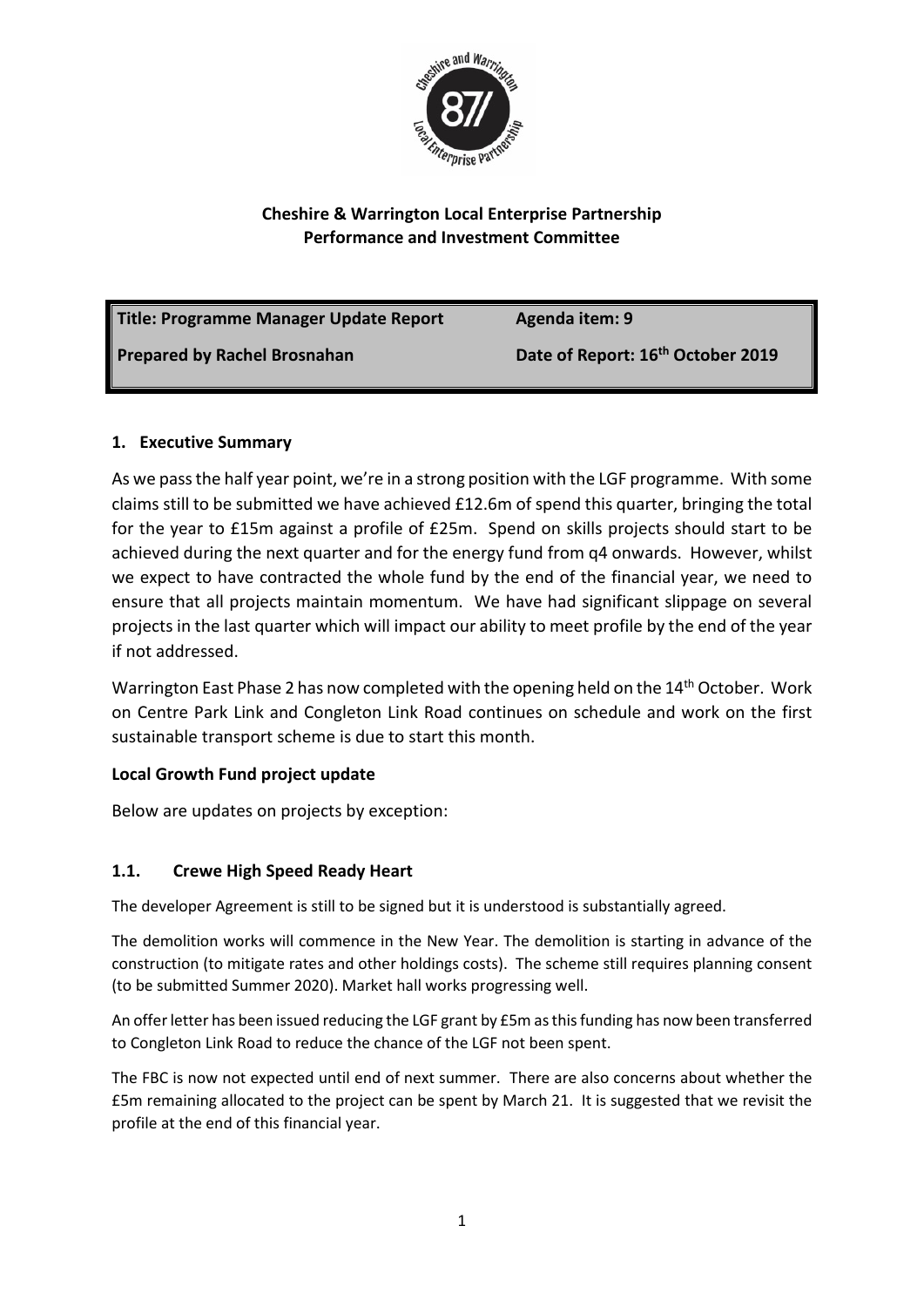#### **1.2. Congleton Link Road**

The project has been on site for 9 months and is going very well. It is scheduled to complete next September. The steels for the new bridge will be delivered in early November with the new bridge anticipated to be completed in December.



#### **1.3. Skills Funding**

The Employer and Skills (E&S) board considered the applications last month but several members were conflicted, so approval has been deferred to the main LEP board. No projects have been rejected but rather the weaker applications have been deferred for further information. Several meetings have been held with applicants and four of the smaller projects have been approved by the E&S board at a separate meeting held between just those members which didn't have any conflicts of interest.

The costs submitted by the larger projects have been challenged and some costs savings are expected as a result of this process. It is likely that there will be some funding remaining unallocated at the end of the process and consideration needs to be given as to how best spend this money especially given the time constraints.

#### **1.4. Omega**

Design work is complete. The full Business Case is expected next month.

## **1.5. Warrington East Phase 2**

The project is going well and the opening of phase 1 will take place on the 14<sup>th</sup> October. Phase 2 will complete in December. Warrington Borough Council have performed extremely well to deliver this project on time and budget.

## **1.6. Warrington West Station**

The station building and platform works are now complete. There is some signalling work to take place later this month, subject to sign off by Network Rail and the Train Operating company the station is ready to be operational when the new timetable train comes online in December.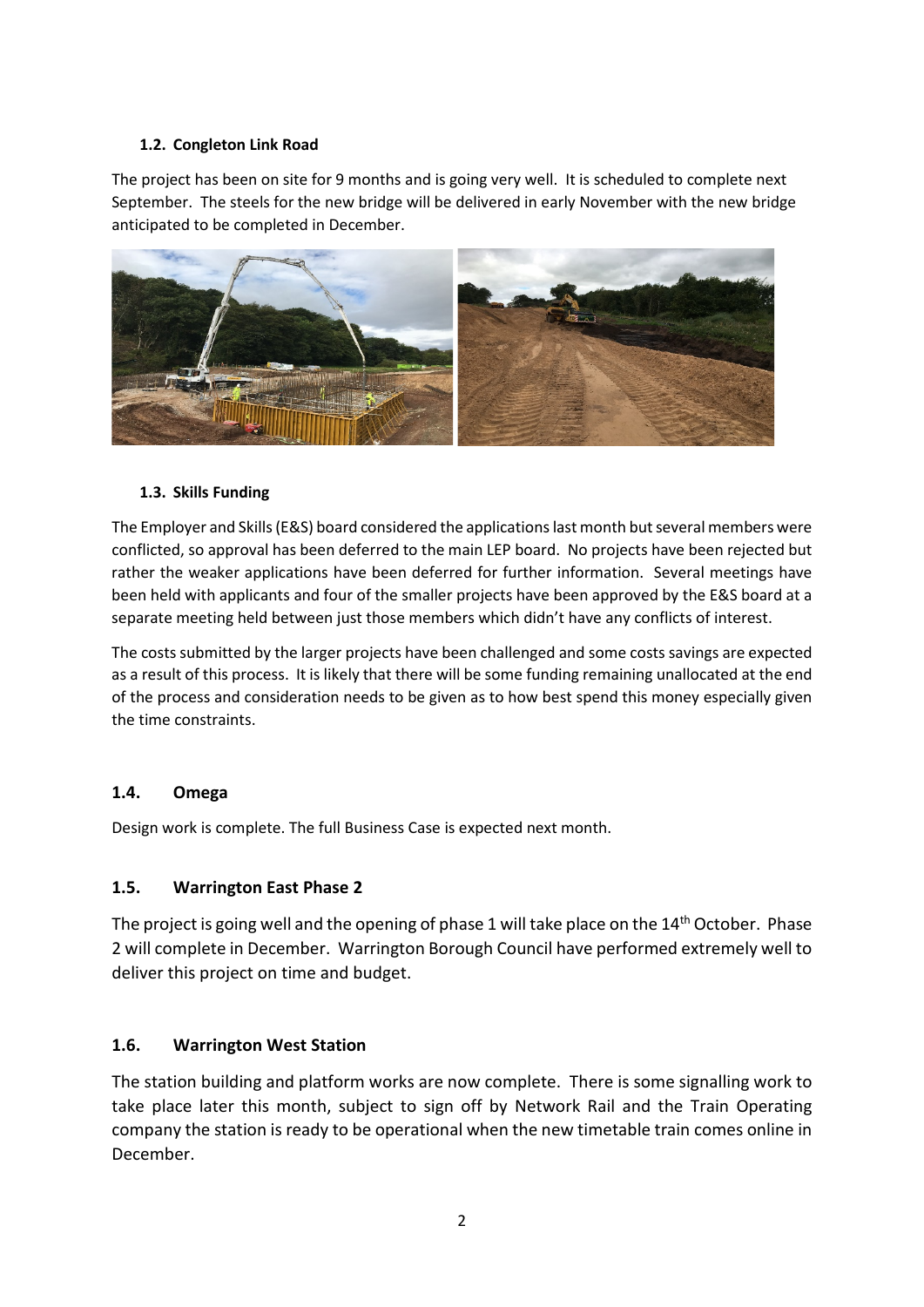Permission is needed from Network Rail to widen a bridge along the route of the proposed new cycleway.

## **1.7. Ellesmere Port One Public Estate**

Planning approval for the project has been granted. Work on the Bus station was due to start this month but has been postponed until the new year so that the work doesn't affect the Christmas shoppers in Ellesmere Port. The effect of the postponement is that there has been a significant reprofile of spend for the year which is challenging to manage within the programme this year.

## **1.8. Tarvin Road**

Consultation events were held in early September which were attended by over 400 people showing the level of interest in the scheme. One of three pieces of land required has now been acquired and heads of terms issued for the other two.

We have issued a final offer letter but are still waiting for the offer letter to be signed by CWAC.

## **1.9. Poynton Relief Road**

Graham's have now been appointed as the contractor following the conclusion of the standstill period. Graham's who are also the contractors on Congleton Link Road will start enabling works this month. There has been a high court challenge to the compulsory purchase order which may delay the start of works if all the funding is approved.

The full business case has been completed and submitted to DfT for approval.

## **1.10. Sustainable Travel**

We have spoken to all three authorities about the delays with progressing the sustainable travel schemes. CEC will bring forward their business cases to next month and CWAC are also expected to complete theirs before Christmas. WBC have been asked to allocate sufficient resources to their schemes so that the business cases will be ready for consideration earlier than February as currently forecast by them.

Good progress is being made on the two approved schemes. There will be a public inquiry on the 5-7th November for the Omega to Burtonwood scheme. WBC have worked hard to deal with the three objections. If the CPO is approved work will start on site early next summer.

Work on the Sutton Way boulevard will complete in March which will be great to see the first sustainable transport scheme completed.

## **1.11. Energy Fund**

As per the agreement at the last P&I meeting six projects plus two reserves have been asked to submit business cases by the 24<sup>th</sup> November for consideration by P&I in November.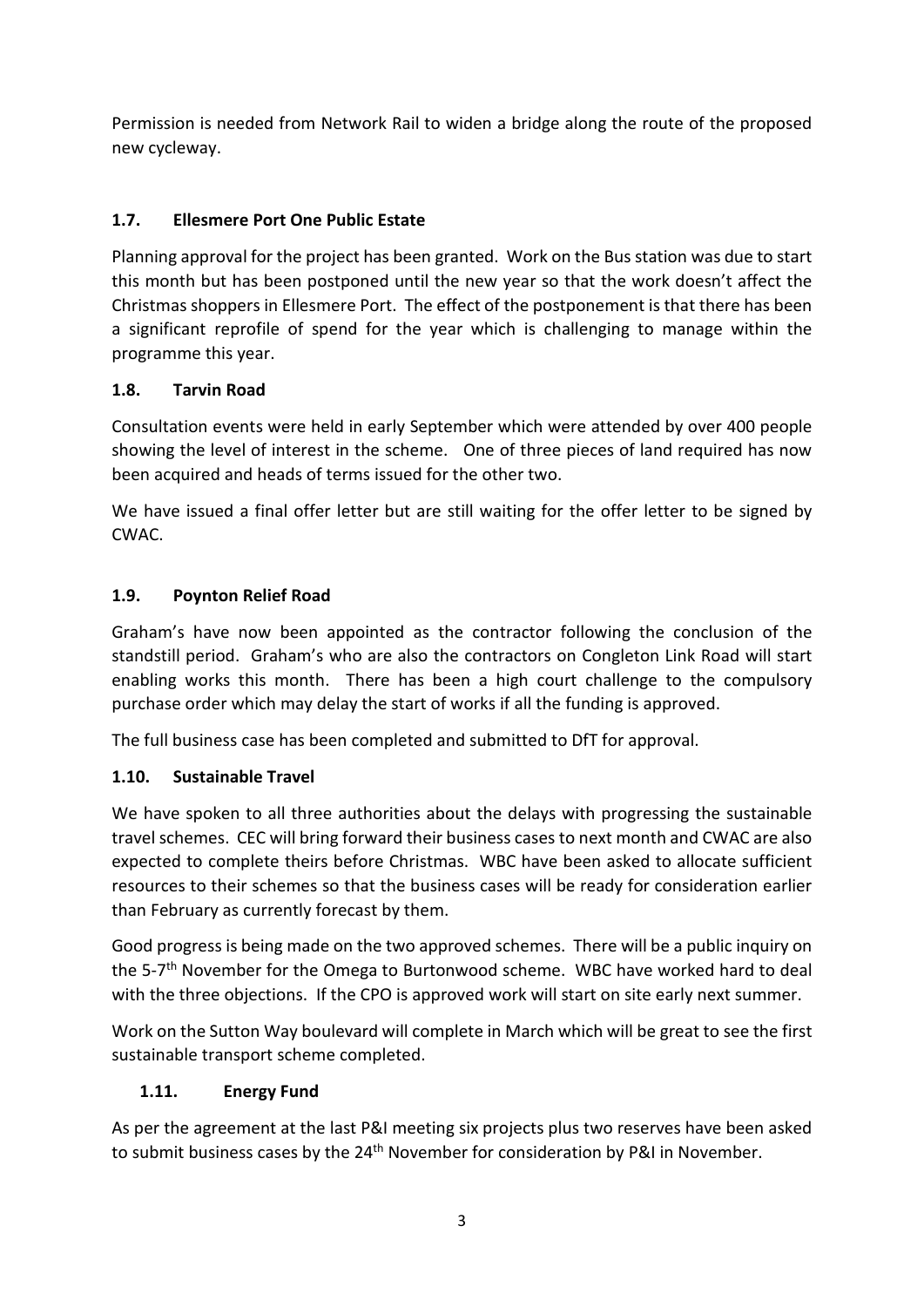## **2. Finance**

At the time of writing not all the q2 claims had been received but a total of £12.6m has been claimed bringing the spend for the year to £15m keeping the fund on profile to achieve £25m of spend by the end of the year.

However, there does continue to be slippage on projects which at present means that £1m contingency we did have has now gone and at the moment we now look like we might underspend by £700k for the year. We will need to continue to keep the pressure on and contract the Energy and Skills projects as soon as possible to help boost spend this year.

We do have other options of achieving spend by moving funding between projects, but this is better looked at following the q3 claims in January when we will have the most up to date information to make informed decisions about what can and needs to be moved where.

## **3. Growing Places Fund (GPF) Update**

Glasshouse – works due to complete by December.

City Place 2 application- The Strategy Committee rejected the application on the proposed terms. Work ongoing tor educe the risk to the LEP, before the project is considered again for approval.

Cheshire Green Employment Park – Four plots have now been sold. Work on the spine road is progressing well. There is a pipeline of disposals currently being developed. A drawdown request has been submitted which when paid means that the loan has been fully lent.

*Picture of spine road and first building on Cheshire Green*

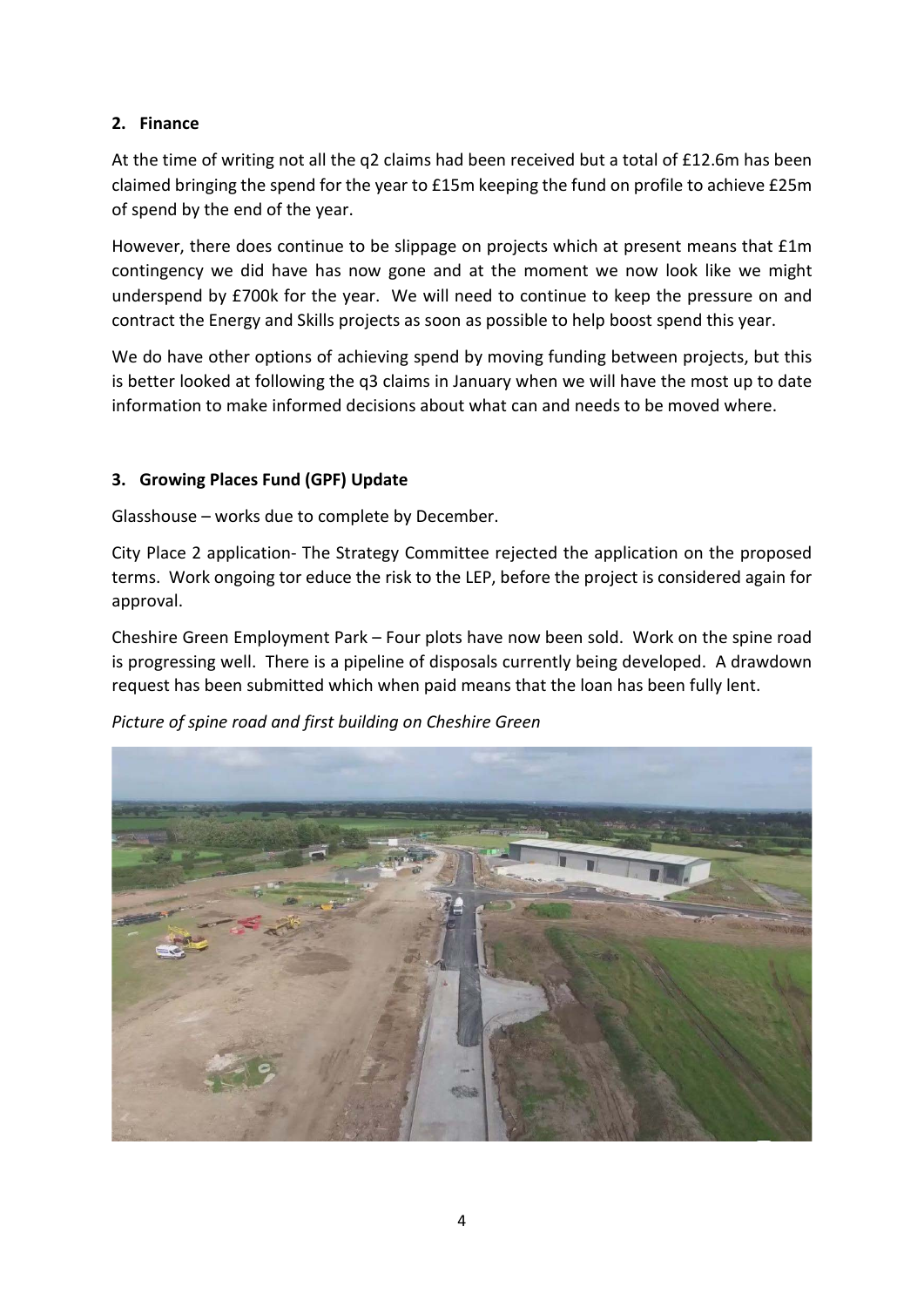## **4. Outputs**

The outputs will be updated following submission of all the claims.